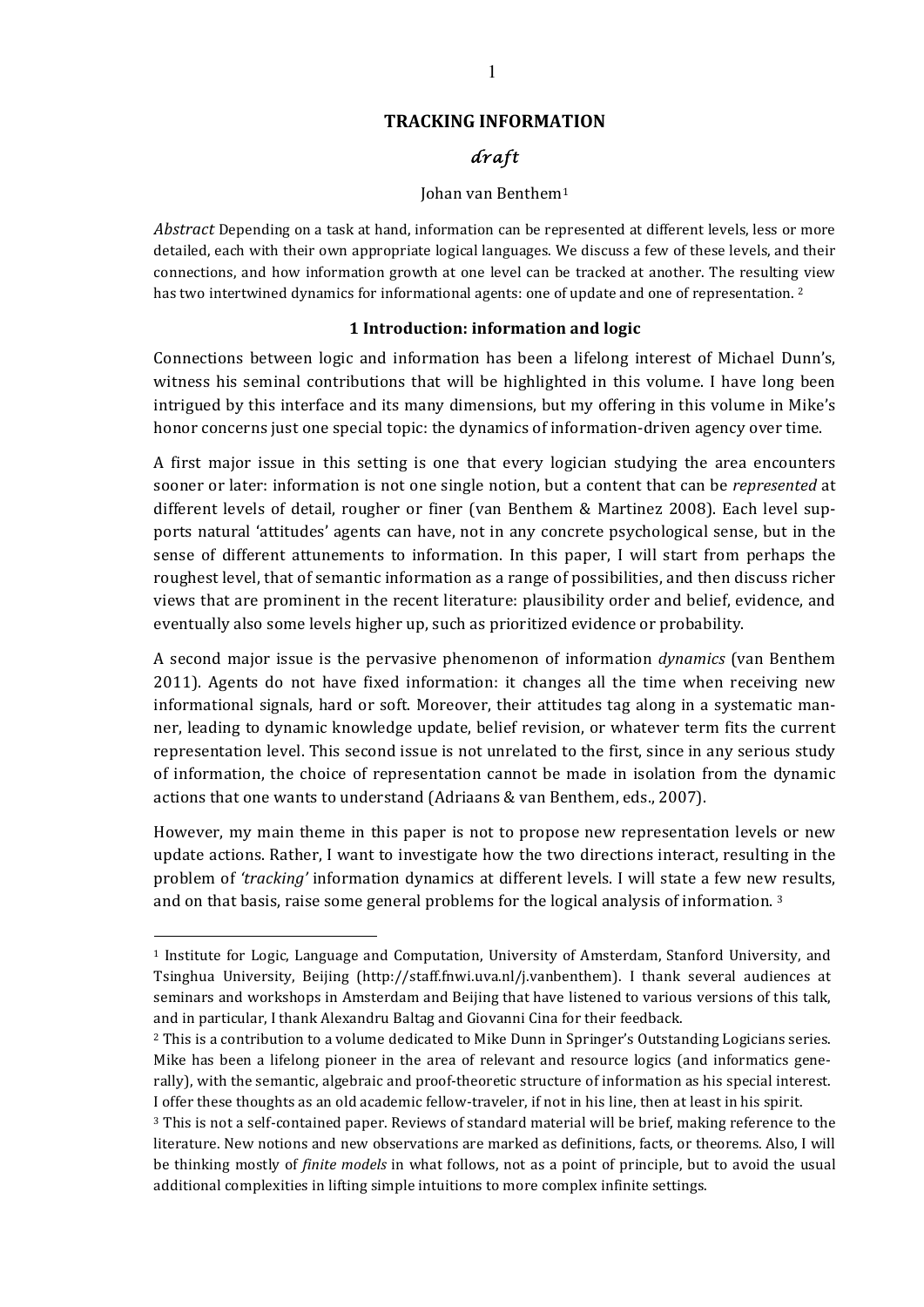## **2 Semantic information**

**2.1 Basic epistemic logic** Perhaps the roughest form of representing information is the common-sense picture of a set of still live possible candidates for the actual world, an 'epistemic range' that shrinks when new information comes in. These sets are models for the language of epistemic logic whose key operator  $K_i\varphi$  says  $\varphi$  holds in all accessible alternative worlds for agent *i*, or in other terminology: the agent has the 'semantic information' that  $\varphi$  is true. 4

When such models are used to describe some informational scenario taking place in reality, one assumes there is a unique true state of affairs, that can be marked as the 'actual world' in the model – even though no agent needs to know which possibility is in fact the actual one.

The valid principles of reasoning with semantic information are those of the well-known modal logic S5 for each separate agent *i*. Note that this setting has no non-trivial valid laws that relate the information of different agents: any significant dependencies must come from information channels or other forms of alignment between agents.

It is easy to criticize this setting for its extreme simplicity, but a range of options represents a well-chosen mathematical abstraction that occurs across the sciences and even philosophy.

Let us now make even further simplifications. In this paper, we will consider just one agent, and hence indices *i* will be dropped  $5$  – although many informational scenarios essentially involve many agents. Another issue that we will leave aside in this paper is the connection between semantic information in the sense of epistemic logic and the usual philosophical notions of knowledge: see Holliday 2012 for a sophisticated modern treatment.

**2.2 Dynamics of hard information** The simplest informational events in this setting are 'hard announcements' or observations *!* $\varphi$  of the fact that the proposition  $\varphi$  is true in the actual world. What this new information does is retain those worlds in the given epistemic model that currently satisfy  $\varphi$ , while eliminating those worlds that do not satisfy  $\varphi$ . This is arguably the simplest common-sense picture of obtaining new information, and it can be modeled technically as taking the current model  $M$ , s to the new model  $M/\varphi$ , s.

Updates of this sort can be tricky if the new information  $\varphi$  is not just factual (being just a Boolean combination of atomic facts), but contains epistemic modalities.  $6$  However, there is a complete logic for this dynamics of semantic information, which can be brought out in a suitable two-tiered syntax. We introduce *announcement actions !* $\varphi$  for each formula: one can also think of these as public observations, or other ways of receiving hard information. In constructing formulas, we allow Boolean operations, the *K*-modality, and also a new dynamic modality  $\left[\ell\varphi\right]\psi$  saying that after a truthful update with  $\varphi$ ,  $\psi$  is the case in the updated model.

*Theorem* The dynamic epistemic logic of update with hard information is axiomatizable.

*Proof* This completeness result is easy to prove, and the heart of the axiomatization is a 'recursion law' describing what new knowledge obtains after information is received:

 $[$ ! $\varphi$ *]K* $\psi \leftrightarrow (\varphi \rightarrow K$ [! $\varphi$ ] $\psi$  $)$ 

 $4$  Each agent *i* gets an equivalence relation  $\sim$ *i* whose clusters encode its possible information ranges.

<sup>&</sup>lt;sup>5</sup> In this case, we identify the *K*-operator with the 'universal modality' over all worlds in the model.

<sup>6</sup> A well-known example: if the agent lacks information if p, but p is the case (that is,  $\neg Kp \wedge p$  is true), then announcing this fact will make  $\neg Kp \wedge p$  false, as  $Kp$  has become true in the updated model  $M/p$ .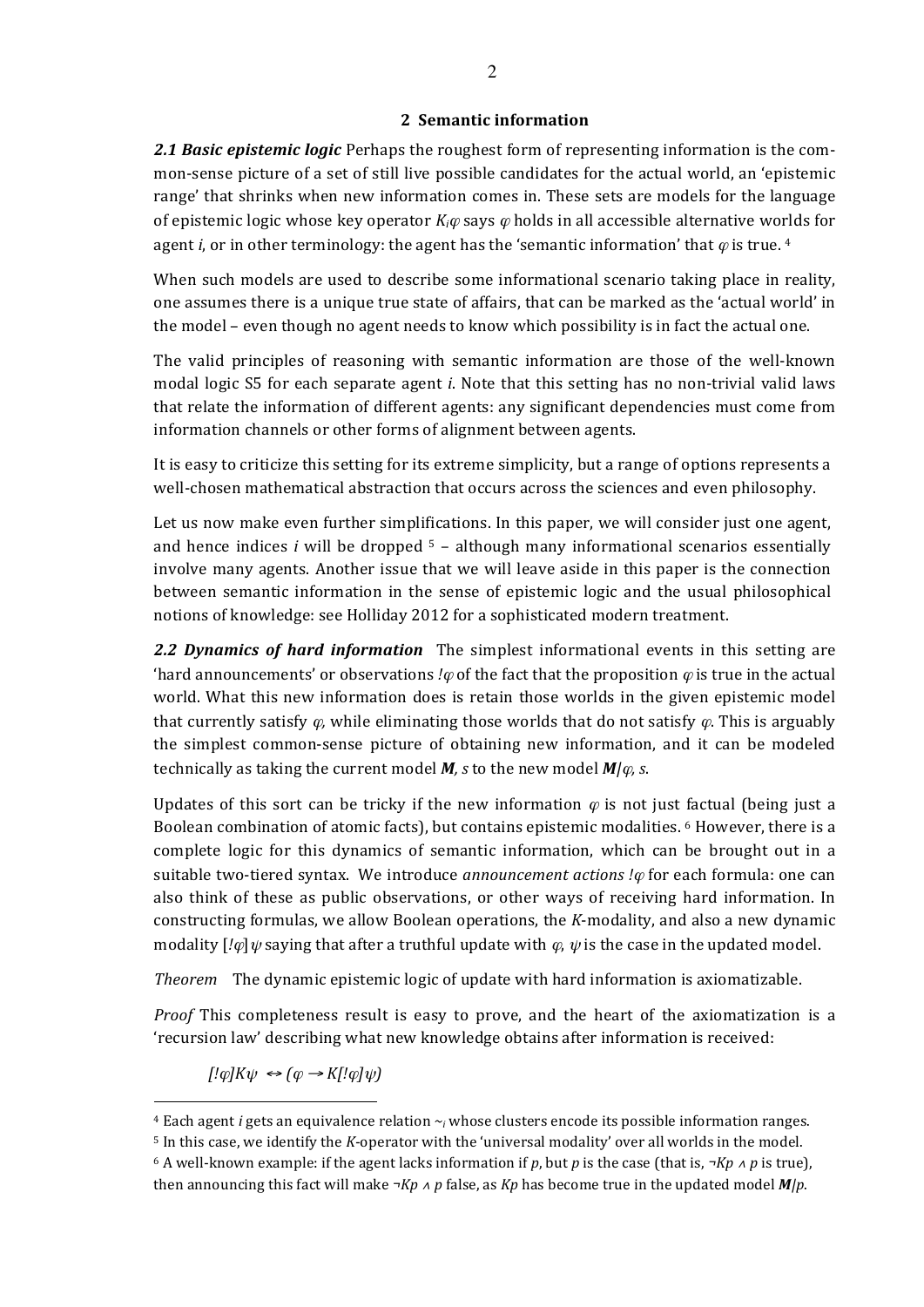Such laws are the basic principles describing the dynamics of information change.

This may suffice as a first level of information. Knowledge grows as agents receive successive new inputs and make matching updates. In some scenarios, this may zoom in to just the actual world, representing a state of common knowledge for the agents. However, one can also study infinite processes of endless learning. For further information on this dynamicepistemic methodology, including delicate private informational actions with more complex updates, one can consult van Ditmarsch, van der Hoek & Kooi 2007 or van Benthem 2011.

#### **3 Plausibility and belief**

**3.1 Plausibility ordering** Mere semantic ranges ignore the fact that often, not all candidates for the actual world are on a par. Say, in planning my upcoming trip, I may consider some possibilities more plausible than others, and may well confine attention to the most plausible cases. This can be modeled in an enrichment of the earlier models with additional structure. We now expand epistemic models  $(W, \sim, V)$  to *epistemic plausibility models*  $(W, \sim, \leq, V)$  where *≤* is an ordering of 'relative plausibility'. For the purposes of this paper, we assume that *≤* is a reflexive transitive order, and nothing else, leaving room for genuinely incomparable worlds. Moreover, to avoid technicalities that are not germane to our main theme, we assume that the plausibility order is the same at each world. I.e., in the sense of semantic information, the agent knows her own plausibility ordering, and the beliefs that she has, based on it.

This fine-structure of information at once suggests a richer repertoire of attitudes for agents. In particular, it makes sense to look only at the most plausible worlds in the current range, and define *belief*  $B\varphi$  as truth of  $\varphi$  in all of these worlds. This is a sort of less-demanding semantic information 'to the best of one's knowledge'. As for a logic of belief construed in this way, it is better to also introduce a notion of *conditional belief*  $B^{\psi}\varphi$  in  $\varphi$  conditional on already being in the set of  $\psi$ –worlds. This logic satisfies exactly the principles of conditional logic over Lewis-style models, with the proviso that the ordering need not be connected.

Plausibility order may look like a technical device, but there are interesting issues in interpreting it. At the start of a process of inquiry, a plausibility order may be viewed as a 'prior', a set of expectations, including conditional beliefs that say what we would believe were certain new information to arrive.  $\frac{7}{7}$  But over time, plausibility order can be modified by informational events (see below), and hence we can also think of the current order as a sort of rough record of past experience. Finally, it is this order we tend to use for deciding on new actions, so plausibility models are at the same time a record of the past and a guide to the future.

**3.2 Plausibility dynamics** What sort of informational events can affect epistemic plausibility models? The earlier public announcements still make sense, and validate a complete logic.

*Theorem* The logic of belief change under hard information is axiomatizable.

*Proof* In particular, the key recursion laws for announcement are as follows:

 $[$ ! $\varphi$ ] $B\psi \leftrightarrow (\varphi \rightarrow B$ <sup>[</sup>! $\varphi$ ] $\psi$ )  $\int$ *[!* $\varphi$ ]*B*<sup> $\varphi$ </sup>  $\leftrightarrow$   $(\varphi \rightarrow B^{\varphi} \land \left[ \frac{I_{\varphi}}{q} \right] \cdot \varphi \right] \psi$ 

 $<sup>7</sup>$  In other settings, this prior ordering amounts to a 'learning method' telling the agent how to respond</sup> to new information (Baltag, Gierasimczuk & Smets 2011).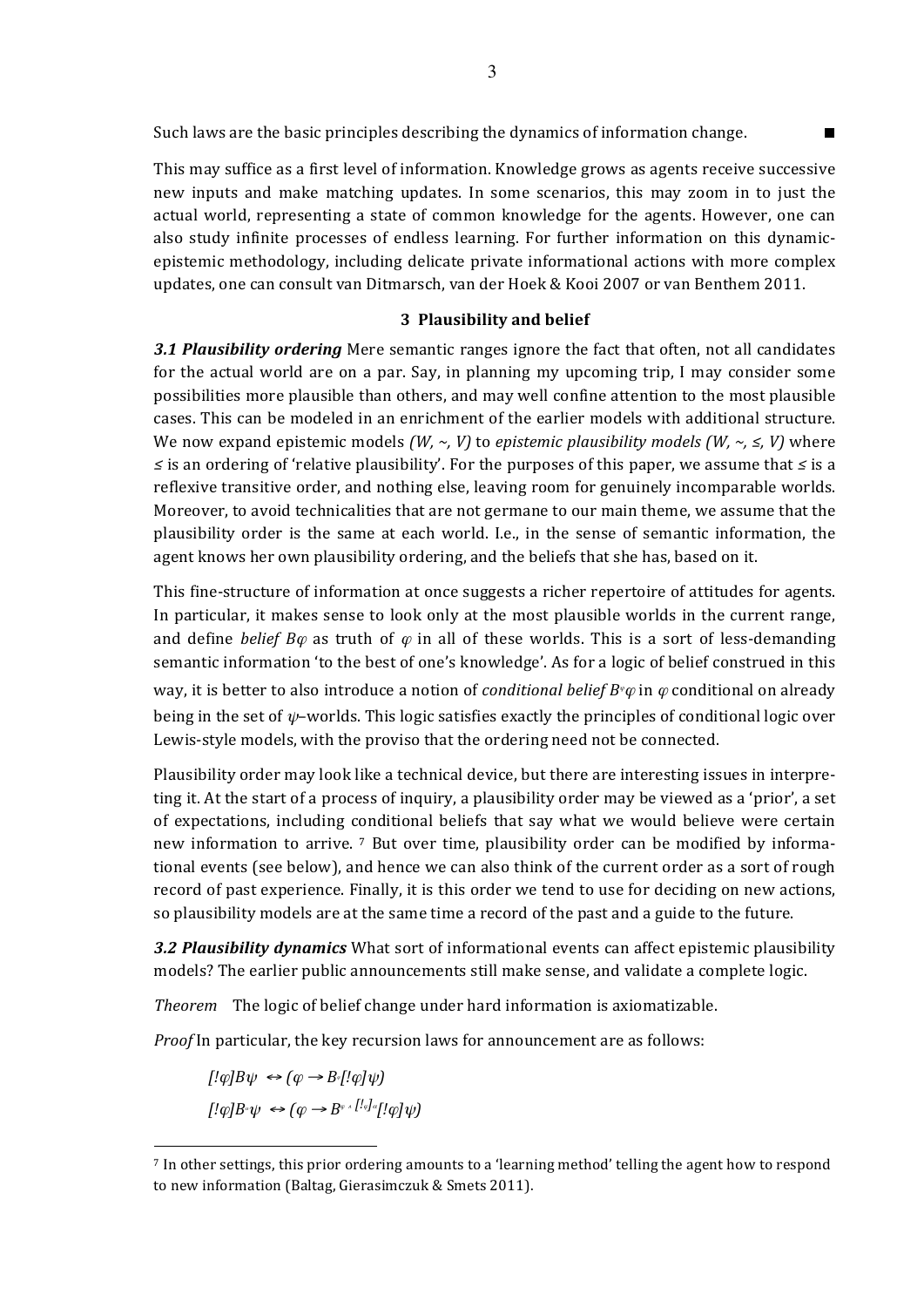Note how conditional beliefs serve here to describe beliefs formed after new information.  $\blacksquare$ 

Events of hard information can interact with beliefs in surprising ways.

# *Example* Misleading with the truth

Consider a model with an actual world 1 plus two more possible worlds, ordered as follows qua plausibility:  $1 \le 2 \le 3$ . Let proposition *p* be true in 1 and 3, but not in 2, and let *q* be true at 3 only. In this model, the agent believes that *p*, because *p* is true in the most plausible world 3. Now announce the true fact that  $\neg q$ . This will eliminate world 3, leaving an ordering  $1 \leq 2$ where the agent falsely believes that not  $p$ . Despite this potentially surprising feature of update, a logic with the above laws will keep reasoning about such scenarios straight.  $\blacksquare$ 

However, when we have more structure, there is often a richer repertoire of relevant actions. In particular, in addition to the 'hard information' in events  $\varphi$ , there is 'soft information' that does not rule out any possibility, but changes plausibility order for the existing possibilities.

A well-known example is *radical upgrade*  $\phi$ *,* whose action is as follows. We put all  $\varphi$ -worlds on top in the ordering, above all  $\neg \varphi$ -worlds, while inside these two zones, the old plausibility order is retained. Reasoning gets more complex, but yields to techniques like before.

*Theorem* The logic of belief change under radical upgrade is completely axiomatizable.

*Proof* This time, the key recursion laws are more involved. Perhaps the most complex principle is the valid equivalence for conditional belief under radical upgrade.  $8$ 

But softness comes in different kinds. A less radical way of taking new information is the *suggestion*  $\#\varphi$ , whose effect is merely to remove any links that run from a  $\varphi$ -world to some more plausible  $\neg \varphi$ -world. This forces us to take best worlds inside the  $\varphi$ -zone seriously in our beliefs, though formerly best  $\neg \varphi$ –worlds are still in play, too. Again, the dynamic logic of belief change is completely axiomatizable, but we will not state its key recursion law here.

There is a wide spectrum of order-changing operations behind these three specific examples of update actions, that can be found in many places: not just as plausibility change, but also as operations that change preferences (Liu 2011) or relevance (van Benthem 2015). 9 Indeed, there exist general methods for defining updates and deriving recursion laws in all these cases, for which we refer to van Baltag & Smets 2006, van Benthem & Smets 2015.

### *Remark* **Factual or epistemic-doxastic propositions**

 $\overline{a}$ 

One reason why the above recursion laws get complex syntactically is having to deal with the possible occurrence of knowledge and belief operators inside incoming new information, which can lead to surprising truth value changes under update. While this sort of 'higher information' is realistic in actual communication, it is also something of a technical side issue in this paper. Therefore, in what follows, we make a sweeping simplification:

we will restrict attention to factual propositions only

<sup>&</sup>lt;sup>8</sup> This law reads as follows:  $\int \phi B \cdot \psi \Leftrightarrow$   $\int \phi (\phi \wedge \int \phi) d\alpha$   $\wedge B \cdot \int \phi d\psi$   $\int \phi d\psi$   $\int \phi (\phi \wedge \int \phi) d\alpha$   $\wedge B \cdot \int \phi d\psi$ , where  $\Diamond$  stands for the existential modality 'in some world in the current epistemic range'.

<sup>&</sup>lt;sup>9</sup> Indeed, even hard information can be taken as an order change operation, witness the 'link cutting' versions of public announcement where the  $\varphi$ – and  $\neg \varphi$ –zones are made disjoint.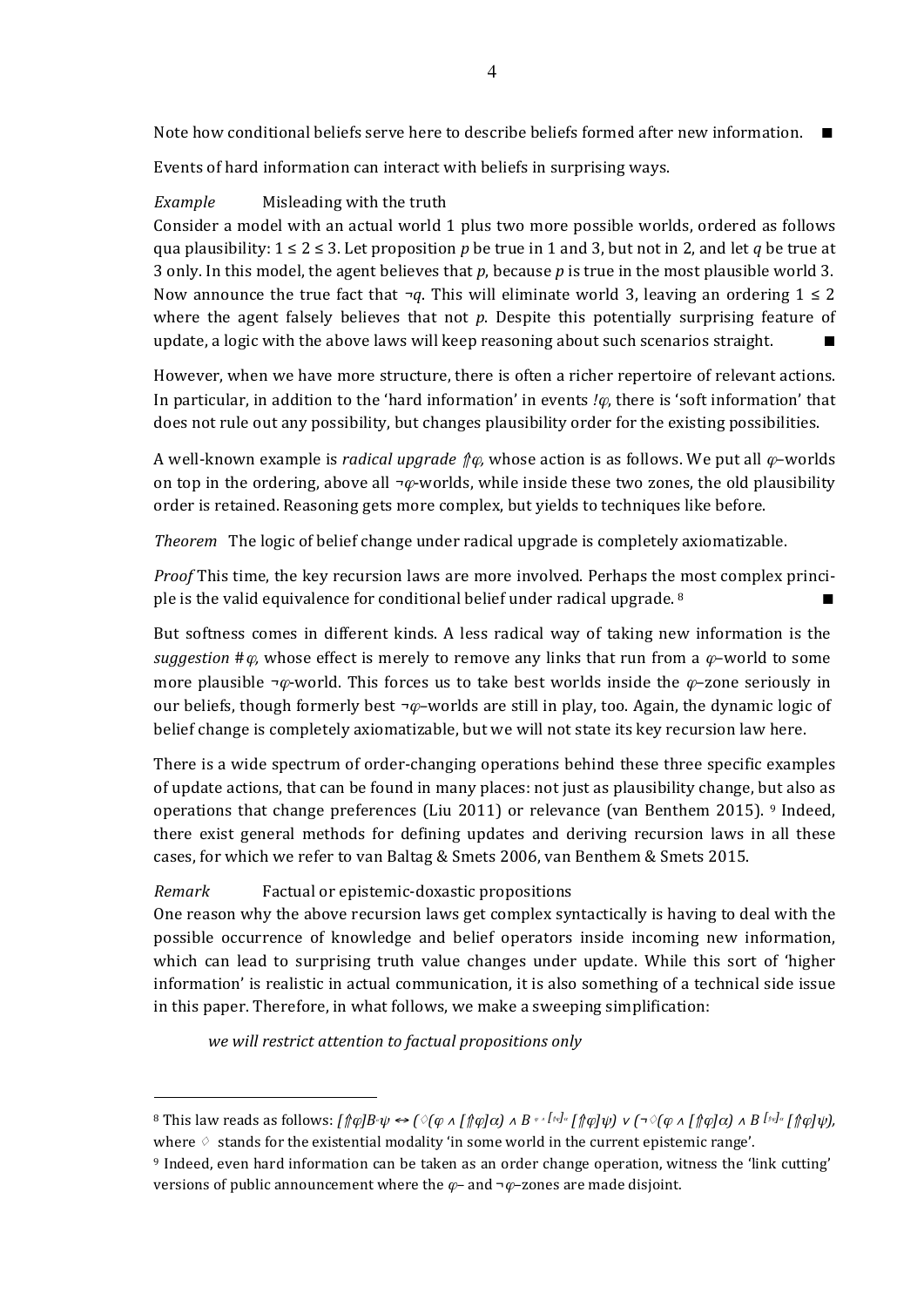– or stated differently, we decontextualize propositions denoted by our epistemic-doxastic syntax, by thinking of them merely as absolute subsets of the model. This huge simplification will play everywhere in what follows, and the reader should remain aware of it. Of course, a final version of our account should, and can, deal with the more sophisticated full version.

**3.3 Interplay of statics and dynamics** It may look as if dynamic events of information flow and their matching update acts are just additions to a given static base logic of attitudes, that is usually on the shelf already in philosophical logic. But the dynamic component can also affect the design of the static base. Here are two examples.

Our earlier examples of misleading with the truth suggests a notion of robust or *safe belief*  $SB\varphi$  that remains stable under whatever true new information comes in. It is easy to see that this amounts to the following notion, at least in *connected* plausibility orders:

*M, s*  $=$  *SB* $\varphi$  iff *for all t with s*  $\le$  *t*, *M, t*  $=$   $\varphi$  <sup>*10*</sup>

On connected plausibility orders, safe belief is a new attitude for agents to have, that lies in between ordinary belief and knowledge qua informational strength.

In addition to its intuitive attraction, it also has the technical advantage of allowing us to define absolute and conditional belief. This is shown in the following two valid equivalences, that also work on arbitrary pre-orders, where  $K$  is the earlier knowledge modality over the whole epistemic range, and  $\langle SB \rangle$  is the existential dual modality of *SB*:

*Fact* The following laws hold for knowledge, belief, and safe belief:

$$
B\varphi \iff KSB\varphi
$$
\n
$$
B^{\varphi}\varphi \iff K(\psi \to \langle SB \rangle(\psi \land SB(\psi \to \varphi)))
$$

 $\overline{a}$ 

Given these definitions, it is often easier to state recursion laws for informational actions and safe belief, since others will be derivable. As an illustration, here are the laws for the three operations that we discussed in the above:

*Fact* The following recursion laws hold for factual propositions:

 $[$ ! $\varphi$ *|SB* $\psi \leftrightarrow (\varphi \rightarrow SB(\varphi \rightarrow \psi))$ *[*⇑ϕ*]SB*ψ<sup>↔</sup> *(*<sup>ϕ</sup> <sup>∧</sup> *SB(*<sup>ϕ</sup> <sup>→</sup>ψ*)* <sup>∨</sup> *(¬*<sup>ϕ</sup> <sup>∧</sup> **♢**<sup>ϕ</sup> <sup>∧</sup> *SB(¬*<sup>ϕ</sup> <sup>→</sup>ψ*)* <sup>∧</sup> *K(*<sup>ϕ</sup> <sup>→</sup>ψ*))* <sup>∨</sup> *(¬***♢**<sup>ϕ</sup> <sup>∧</sup> *SB*ψ*)*   $[$ # $\varphi$  $|$ *SB* $\psi$  ↔  $(\varphi \land SB(\varphi \rightarrow \psi))$   $\vee$   $(¬\varphi \land SB\psi)$ 

Another example of influence from the dynamic component to design of the static base language of attitudes is the notion of a *conditional*, so central in much of Mike Dunn's work:

When we say "if  $\varphi$ , then  $\psi$ ", there is an issue about the force of the "if". How are we to imagine the hypothetical situation that is introduced? The standard view of making a hypothesis fits public announcement *!* $\varphi$ : we restrict attention to the  $\varphi$ -worlds and work inside that restricted space. But sensitized to the above dynamic distinctions, we can also make the hypothe-

 $10$  This is of course just the standard universal modality over a binary order. However, on pre-orders that allow incomparable worlds, safe belief in our dynamic sense refers to all worlds that do not strictly precede the current world in the ordering (van Benthem & Pacuit 2011). We will ignore this technicality in what follows in this paper, as it does not affect our main concerns.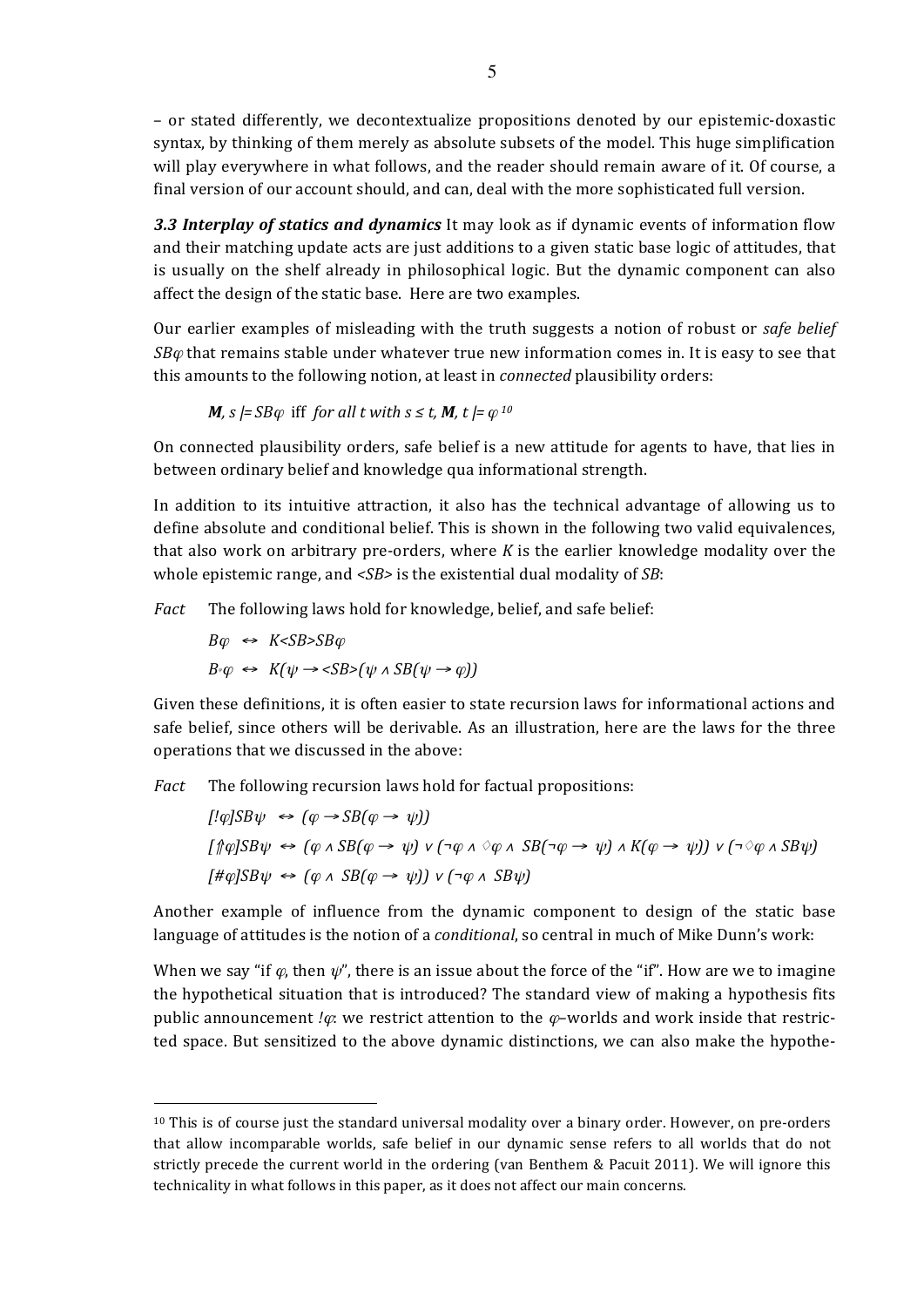sizer "if" weaker in force, letting it just promote the  $\varphi$ -worlds to top position (as in radical upgrade  $f(\varphi)$ , or even making all of them relevant cases for inspection, as in a suggestion  $\#\varphi$ .

This gives us three conditionals that we will read as saying that after the relevant way of assuming  $\varphi$ , the agent believes that the conclusion  $\psi$  is true:

 $\varphi \rightarrow^{\dagger} \psi,$   $\varphi \rightarrow^{\dagger} \psi,$   $\varphi \rightarrow^{\dagger} \psi$ 

These three notions give us more refined ways of thinking about conditional reasoning, and more generally, of generalized notions of consequence. It is not our aim to develop this line in depth here, but a few observations may help illustrate the situation.  $11$ 

*Fact* The three conditionals validate different laws.

*Proof* We have that  $\varphi \rightarrow$  *!*  $K\varphi$ , but not for the other two conditionals. We have that  $\varphi \rightarrow$  *<sub>†</sub> B* $\varphi$ , but the latter principle does not hold for the suggestion conditional.  $\blacksquare$ 

*Fact* The given three conditionals validate the same structural rules.

*Proof* It is easy to see that the first two conditionals refer to the same worlds, since the maximal worlds within the  $\varphi$ –zone are the same as the maximal worlds overall when the  $\varphi$ – zone lies on top in the model. To see the third equality, note that the conditional  $\varphi \rightarrow \pi \psi$ refers to maximal worlds of two kinds: maximal within the  $\varphi$ –zone, or maximal worlds overall that are  $\neg \varphi$ . It says that all of these satisfy  $\psi$ . But this can be stated equivalently as follows:

 $\omega \rightarrow ' \psi \wedge T \rightarrow ' \psi$ 

It is easy to check that this notion satisfies the structural laws of the basic conditional logic.  $\blacksquare$ 

### **4** Connecting the two levels

Epistemic models as mere semantic ranges and plausibility models are two different ways of representing information, one richer than the other. Although this extension is clear, we give a brief discussion of some general issues that will return later on in this paper.

First, there are systematic connections between the two levels. Moving from poorer to richer, we can *embed* epistemic models into the realm of plausibility models as special cases where all worlds are equi-plausible, or the same for this purpose: incomparable qua plausibility. Let us call this the functor  $equi(M)$  that takes epistemic models to plausibility models. Going in the opposite direction, there is also a natural notion of *projection*, by a functor  $forg(M)$  that forgets the plausibility ordering and just returns the bare epistemic domain.

The embedding and projection functors have this obvious connection:

# $forg(equi(M)) = M$

 $\overline{a}$ 

What does not hold is, for plausibility models *N*, that *equi(forg(N))* = *N*. Structure that has been lost cannot be retrieved faithfully by some uniform stipulation.

Corresponding to these maps, there are *translations* between the two levels for representing information. These satisfy the typical 'adjointness' scheme for translations in logic:

*M*  $=$  *trans* $(\varphi)$  iff  $F(M)$   $=$   $\varphi$ , for all relevant models *M* and formulas  $\varphi$ 

 $11$  In what follows, again, we only consider factual propositions. Otherwise, things get more complex.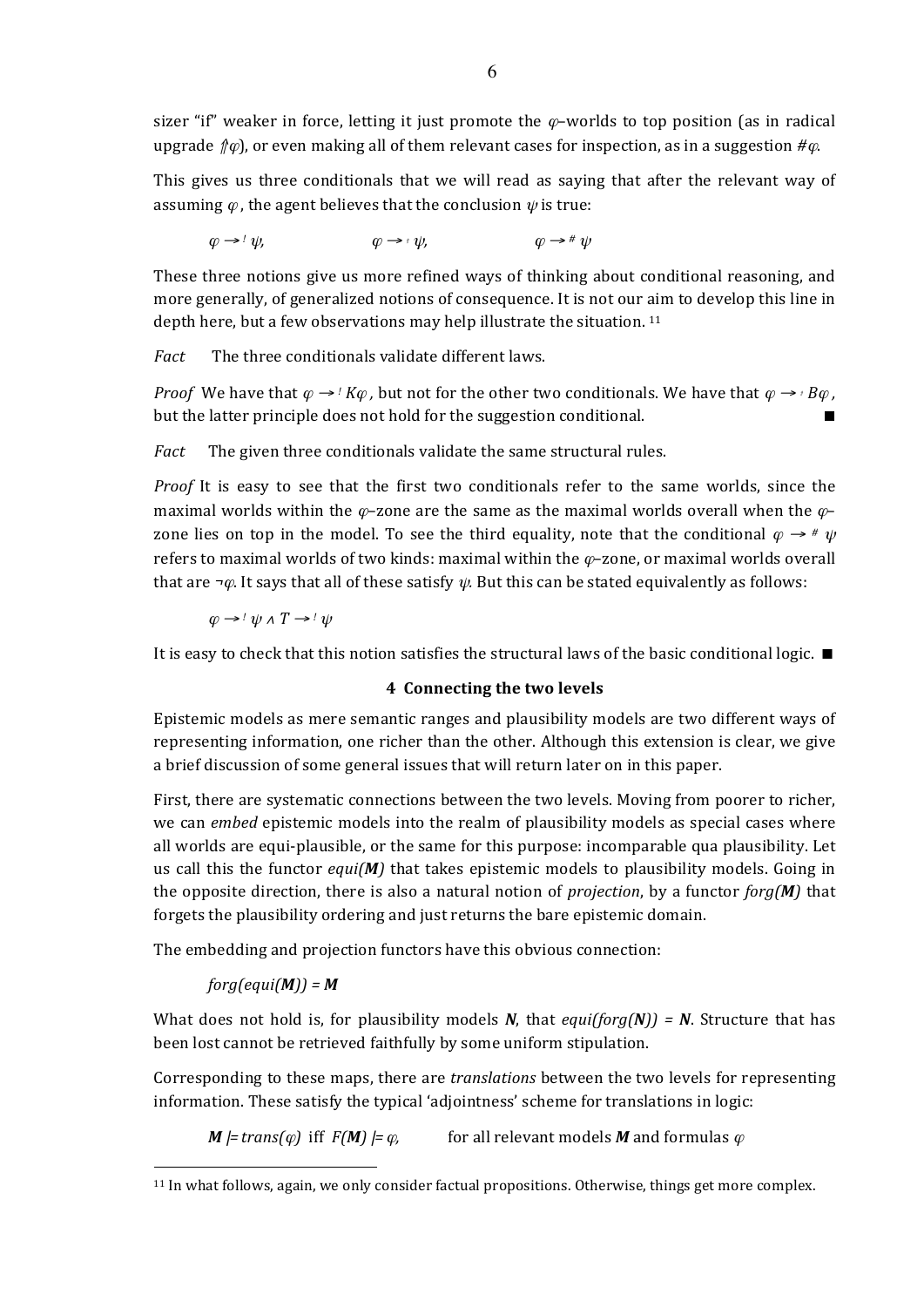where  $F$  is a model transformation, and *trans* a matching translation between languages.

In our specific case, the translation corresponding to the functor *equi* is as follows:

we leave atomic propositions, Boolean operations, ad epistemic *K* the same, and replace *B* by *K*.

It is easy to show that this yields the above equivalence, since all worlds in plausibility models of the form  $equi(M)$  are maximal. But what this really says of course is that belief does not mean anything new in such special models. The same trivialization extends to safe belief: it, too, collapses into knowledge when the ordering is uniform equi-plausibility.

The extra richness of the plausibility level shows, e.g., in the dynamics. It is possible to also translate informational actions from the epistemic to the plausibility level, since we can use public announcements on plausibility models just as on epistemic models, as we have seen. Thus, the translation also extends to modalities [! $\varphi$ ].

Things are more complex on the other side: not every natural transformation on plausibility models has an exact counterpart on bare epistemic models. Operations like  $\oint \varphi$ , # $\varphi$  will normally turn models of the form *equi(M)* into models that are not of this form. Stated in other terms, we cannot faithfully translate formulas  $\int \phi \psi$  into purely epistemic formulas.

But then, the most important direction for us is projection from the richer to the poorer level. What translation takes the epistemic language into the doxastic one according to the above scheme? As fits a case of straightforward extension of models, this translation is just the *identity of formulas* in the dynamic-epistemic language of public announcement.

What is of slightly greater interest to see is that this cannot be extended further. For instance,

*Fact* There is no translation for belief via the projection functor *forg*.

*Proof* Consider the same world in two plausibility models that have the same worlds and atomic valuation but differ in their plausibility structure, making *Bp* true in one model and false in the other. The functor *forg* will take these models to the same epistemic model, and so, the translations of *Bp* and  $\neg$ *Bp* cannot differ in truth value, whereas they should.

Next consider dynamics at the level of plausibility models, say, a soft informational change such as a radical upgrade  $\hat{p}\varphi$ . It is easy to see that, this time, there is a matching transformation at the epistemic level, namely, just the identity map on models. But this trivial harmony shows precisely what is going on: the epistemic level cannot detect mere plausibility changes. Thus, the latter reordering acts are genuine 'internal' operations in the doxastic realm, leaving no significant 'external' traces that can be tracked epistemically.

None of the preceding observations are deep at all, but they set the scene for more interesting comparisons across informational levels to be made later.

## **5 Evidence**

Plausibility order between worlds does not record which reasons determined these relative differences among the available candidates. A more fine-structured approach is that of van Benthem & Pacuit 2011, where evidence is modeled as a family of subsets of the domain, viewed as information obtained from various sources that may be consistent, but could also contradict each other. Such an array of evidence allows agents to form beliefs, but it also gives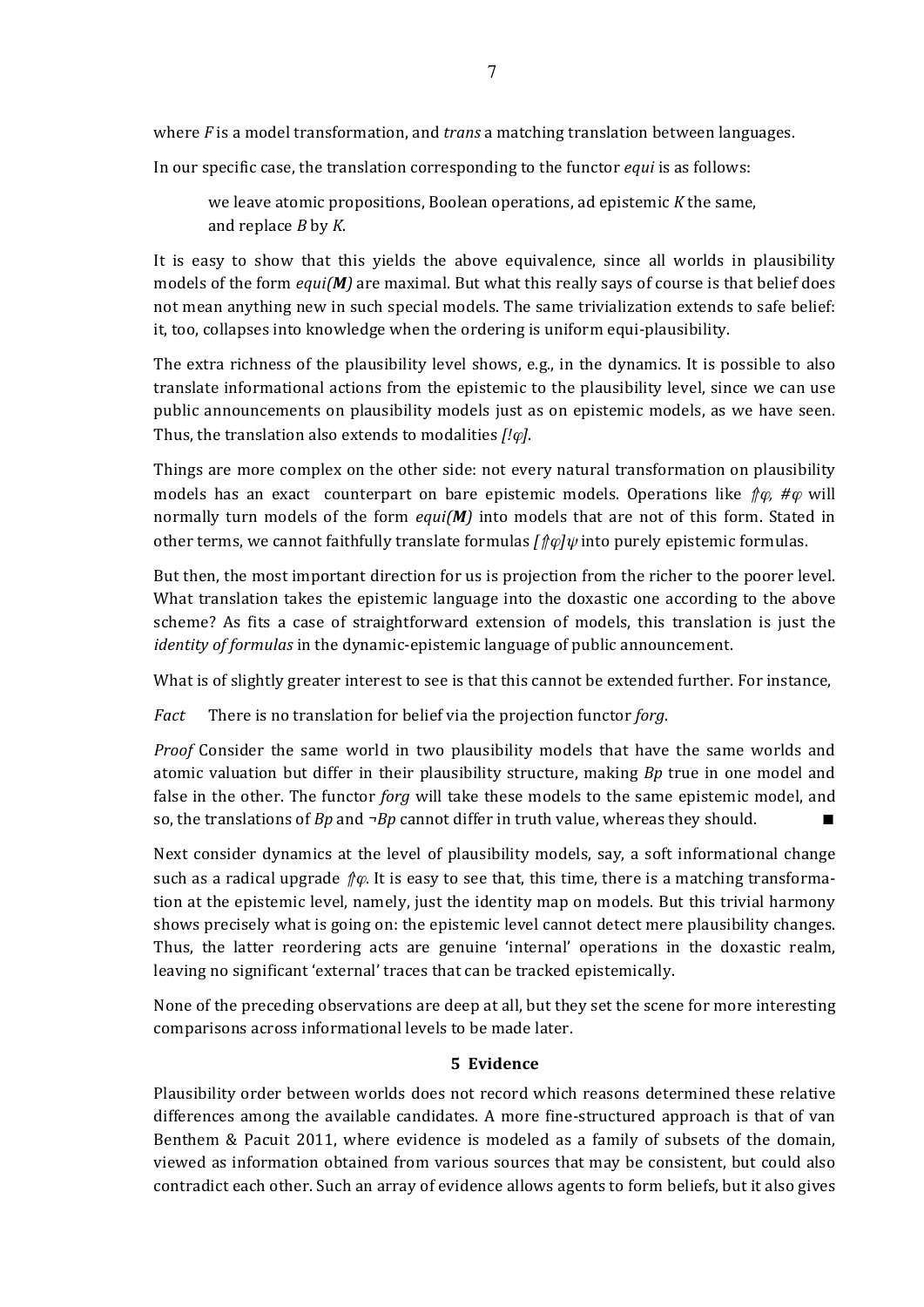them more structure to work with when having to supply reasons, or give up beliefs. In this section, we survey evidence modeling as our third richer level for representing information.

*5.1 Evidence models* An *evidence model* is a set of possible worlds, viewed as an epistemic range for a *K*-modality as before, but now with an added family  $E$  of non-empty subsets. <sup>12</sup> We assume for simplicity that evidence sets are uniformly available in the model, not depending on particular worlds. This may be considered a special case of 'neighborhood models' for modal logic. The most straightforward modality in this setting is then interpreted as follows:

# *M,*  $s \models \Box \varphi$  iff there exists a set  $E \in \mathcal{E}$  with *M,*  $t \models \varphi$  for all  $t \in E$

The modality  $\Box \varphi$  expresses the existence of evidence available to the agent that supports the proposition  $\varphi$ . As we make no special assumptions on the available evidence, it is easy to see that this modality is only upward monotonic, but it distributes neither over conjunctions nor over disjunctions. For instance, having  $(\Box \varphi \land \Box \psi) \rightarrow \Box (\varphi \land \psi)$  valid would assume that all available evidence is consistent, and has already been 'processed' to include combinations.

One notion that assumes such processing is belief, viewed as what we can safely conclude by combining our evidence to the utmost. Let a *maximal body* of evidence  $X$  be a family of sets in  $E$  for which all finite intersections are non-empty, and that cannot be extended with further evidence sets to retain this property. In finite models, we can then look at the intersection of the whole family  $X$  as what follows on the basis of this body of evidence. We then define

# *M*, *s*  $|=$  *B* $\varphi$  iff *M*, *t*  $|=$   $\varphi$  for all *t* in all intersections of maximal bodies of evidence. <sup>13</sup>

This can be generalized to conditional belief  $B_\nu \varphi$  in a fitting manner using maximally consistent sets with respect to including the set  $\eta[\psi]\$ . Further attitudes make sense as well, such as *'entertaining*  $\varphi$ ' in the sense of  $\varphi$  being true throughout the intersection of at least one maximal body of evidence. <sup>14</sup> Yet other evidence-based attitudes will be mentioned below.

Belief as defined here satisfies the axioms of a normal modality, and in particular, we do have the validity of  $(B\varphi \wedge B\psi) \rightarrow B(\varphi \wedge \psi)$ . It is not trivial to axiomatize the resulting logic that combines both normal and non-normal monotonic attitudes, witness the completeness proof in van Benthem, Fernandez & Pacuit 2012. Such technical details will not concern us here.

**5.2 Evidence dynamics** As with our earlier two levels for representing information structure, evidence supports a natural dynamics of change. Among its major operations, we can still perform public announcements *!* $\varphi$  restricting a current model to the subset of all  $\varphi$ -worlds.

*Theorem* The dynamic logic of public announcement over evidence models is axiomatizable.

*Proof* The key recursion law for the belief modality is straightforward, though it requires dealing with conditional belief, as we did on plausibility models. Moreover, the law for  $[! \varphi] \Box \psi$  needs a new notion of 'conditional evidence'  $\Box^* \psi$  that we do not spell out here.

<sup>&</sup>lt;sup>12</sup> It would also make sense to model the sources of the evidence, but we ignore this aspect here.

<sup>&</sup>lt;sup>13</sup> In infinite models with infinite sets  $E$ , this stipulation must and can be modified.

<sup>&</sup>lt;sup>14</sup> Note that this is not the existential dual  $\neg B\neg\varphi$  of belief as we have defined it above. Note also that, in models with conflicting evidence, we can 'entertain' contradictory propositions at the same time.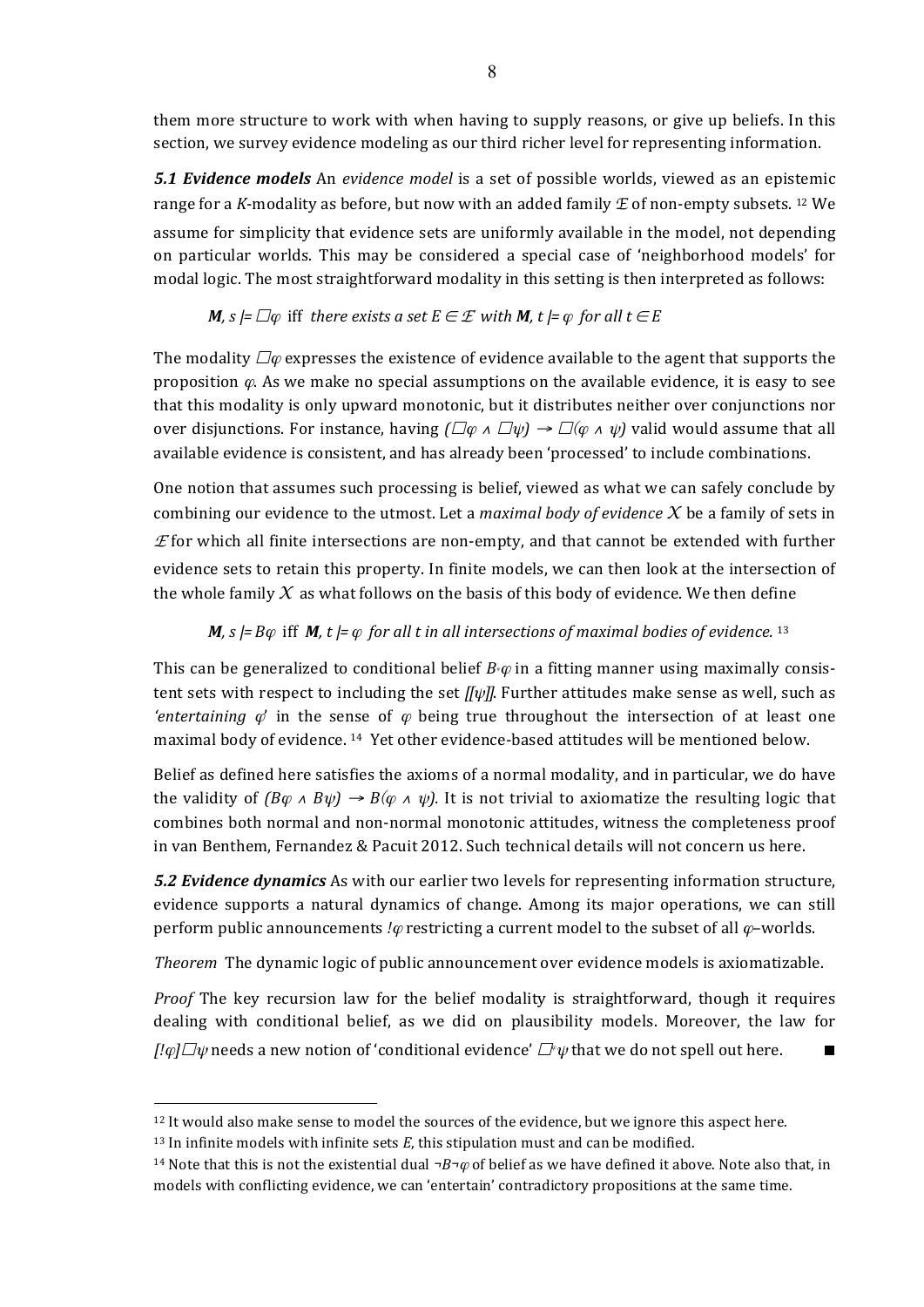But then, of greater interest are new operations that are more typical for the evidence setting.

One particularly obvious example is *evidence addition* + $\varphi$ . What this model transformation does is add the set  $[[\varphi]] = \{t \in W \mid M, t \models \varphi\}$  as a new set to the current evidence family  $E$ .

*Theorem* The dynamic logic of evidence addition is completely axiomatizable.

*Proof* This time we give a bit more detail, since more is involved here than in the dynamics of simpler structures such as plausibility models. We start with the evidence modality:

$$
[+\varphi]\Box\psi \Leftrightarrow (\Box\psi \vee K(\varphi \rightarrow \psi))
$$

The rationale for this will be clear, though this particularly simple form only holds for factual propositions. For the belief modality, things get more complex. After we have added  $\sqrt{N\varphi}$  as a new piece of evidence, there are two sorts of maximal bodies of evidence. The first consists of a family of evidence sets in the old model that is maximally consistent with respect to adding *[[* $\varphi$ *]]*, which is exactly the basis for conditional belief. The second sort is maximal bodies of evidence in the old model that also satisfy the condition that their intersection is disjoint from *[[* $\varphi$ *]]*, Now we get this recursion law, again modulo our restriction to factual propositions:

$$
[ + \varphi] B \psi \leftrightarrow (B^{\varphi} \psi \land B(\neg \varphi \rightarrow \psi))
$$

It is easy to see that this reduces, much as in our discussion of static suggestion-conditionals  $\varphi \rightarrow \# \psi$ , to the following equivalence:

 $[+ \varphi] B \psi \leftrightarrow (B^{\varphi} \psi \wedge B \psi)$ <sup>15</sup>

 $\overline{a}$ 

The analogy with suggestion updates is no coincidence, and it will return below.  $\blacksquare$ 

But there are many further natural and appealing operations that affect our current evidence. Indeed, in the present setting, what used to be the basic notion of public announcement *!* $\varphi$ can be deconstructed into two independent operations: (a) adding evidence that  $\varphi$  is the case, (b) removing all old evidence that supported  $\neg \varphi$ . The latter notion can be defined by itself.

*Deleting* evidence  $-\varphi$  transforms the current model as follows: all old evidence sets  $E \in \mathcal{E}$  that are included in the set *[[¬* $\varphi$ *]*] will be removed. Of course, there can be many reasons for such a removal: one can think of 'retraction' as in belief revision theory (van Benthem & Smets 2015), or of 'forgetting' in some other sense, perhaps just that of cognitive decay.

For a final example of a natural operation on evidence, consider the *K*-axiom for conjunction that failed for the evidence modality. One might say that, given consistent evidence for  $\varphi$  and evidence for  $\psi$ , we do have evidence for  $\varphi \wedge \psi$ , just by combining the two pieces of evidence. Now there are a few technical difficulties in making this work, but clearly, there is a natural operation ∩ of *intersecting* all mutually consistent evidence sets to form new evidence sets.

<sup>&</sup>lt;sup>15</sup> The recursion laws stated in van Benthem & Pacuit 2011 for these and the following operations in this section are more complex syntactically because they are meant to hold also for non-factual propositions. They have to deal with maximal sets of old evidence that are consistent with some given propositions while excluding others. In a full treatment of our themes, we would have to work in this more complex framework  $-$  although this is mainly a routine generalization.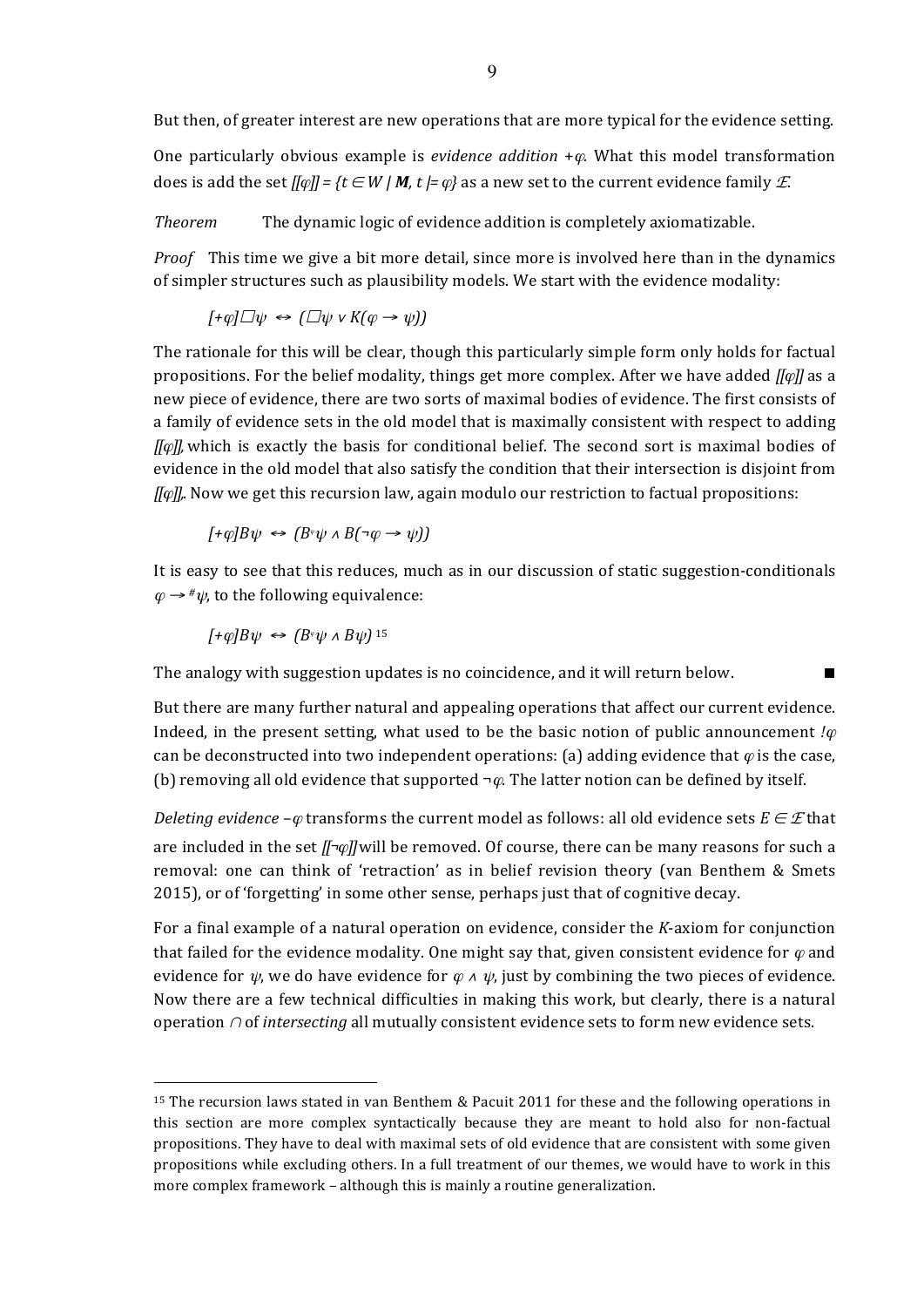Of greater interest here is that intersection is a sort of *internal* processing or re-arrangement of evidence, unlike addition or deletion. We will give a more precise sense to this notion of internality later on. Intuitively, internal operations are one more illustration of what can be done at a richer level that need not show up at coarser levels of information structure.

**5.3 Dynamic-static interactions once more** As with plausibility models, the dynamics of evidence models suggests new notions at the level of static attitudes as well. Van Benthem  $\&$ Pacuit 2011 have several examples of new notions of evidence-based conditional belief, for which axiomatizing the resulting richer doxastic base language is still an open problem. <sup>16</sup>

# **6 Representation and translation**

Again there are connections between our different levels for representing information.

**6.1 Projection** Evidence structure induces plausibility structure via a natural stipulation that can be found in many areas, from topology to Chu spaces (van Benthem 2000). We require that more plausible worlds satisfy all the evidence satisfied by the less plausible ones

*s* ≤ *t* iff *for all*  $E \in \mathcal{E}$  *: if s* ∈ *E, then*  $t \in E$  <sup>17</sup>

We will call this the map *ord(M)* taking evidence models to plausibility models, where we do not change domains or propositional valuations. There is a natural matching translation here for logical languages. As before, it runs in the opposite direction, from the language of plausibility models to that of evidence models. Actually, the main clauses are simple:

Knowledge *K* goes to knowledge *K,* Belief  $B$  goes to belief  $B$ , and the same is true for conditional belief.

One may find the latter clause unsurprising, as our notion of evidence-based belief mirrored standard maximality notions in relational models. Indeed, any projection map allows us to '*retract'* notions from the plausibility level to the evidence level in a systematic manner.

For another case of such retraction or borrowing of notions, what about the earlier notion of safe belief? This now gets related to a natural notion of what may be called 'reliable evidence'. For any world s, let  $E_s$  be the family of sets  $\{E \in \mathcal{L} \mid s \in E\}$ . This is a consistent family with a non-empty intersection. We now define *evidence-based safe beliefs*  $\varphi$  at *s* as the propositions  $\varphi$ true at each world in the intersection of  $\{E \in \mathcal{L} \mid s \in E\}$ . Of course, agents need not know the world they are in, so what is reliable in this objective local sense may be unknown to them.

Of course, we can also look at notions at the evidence level and see if they have plausibility counterparts in this sense. For the most obvious example, this fails.

*Fact* There is no plausibility counterpart via the map *ord* to the evidence modality.

*Proof* The reason is as follows. Consider a universe  $W = \{1, 2, 3\}$  with two evidence sets  $\{1, 2\}$ , {3, 2} where only the world 2 satisfies the proposition *p*. In this model, the formula  $\Box p$  does not hold. Now consider the same model with one evidence set added, viz.  $\{2\}$ . This additional

<sup>&</sup>lt;sup>16</sup> New logics for generalized conditional evidence are developed in van Benthem, Bezhanishvili & Yu 2015.  $17$  It is instructive to see this work in concrete cases, and we invite the reader, when following the arguments to come, to draw set diagrams and their corresponding induced plausibility orders.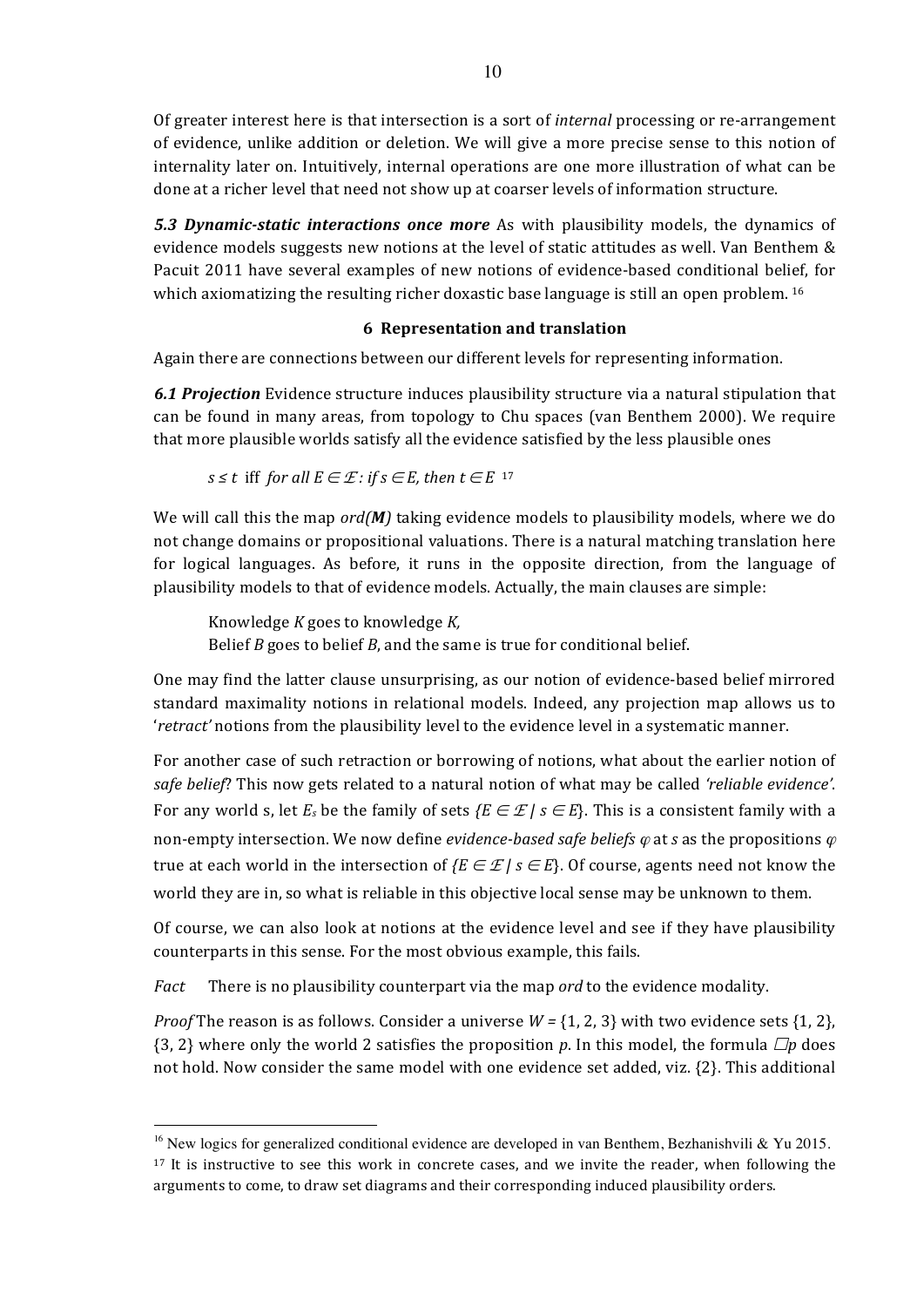intersection of earlier evidence does not change the induced plausibility order. However, in the new model,  $\Box p$  is true, and so cannot have been definable in the plausibility language.  $\Box$ 

6.2 **Embedding** There is also a natural map  $evi(M)$  running in the opposite direction, sending plausibility models to evidence models. A moment's reflection will show that it should work as follows (for instance, compare the semantics of intuitionistic logic):

## *the evidence sets are all upward closed sets in the plausibility ordering* ≤

This embeds plausibility models as special evidence models. In particular, the intersection of any two upward closed sets is upward closed, so the evidence sets are automatically closed under intersections.  $18$  This also shows in what happens when we repeat the level maps:

$$
ord(evi(M)) = M, \qquad \text{but not } evi(ord(M)) = M
$$

Nevertheless, *evi(ord(M))* is close to *M*, being its closure under non-empty intersections.

Again there is a syntactic translation matching the embedding *evi*. It is correct for the identity translation of *K* and *B* from the language of evidence models to that of plausibility models.

Given these translations, there is a natural issue whether they extend to dynamic modalities for changing plausibility order or evidence structure. This kind of correlation will be the topic of our next section, albeit with a slightly different emphasis.

## **7 Tracking evidence via plausibility**

One particular interest we stated at the beginning was how the dynamics of information flow at one level might be tracked at another level. We will look a bit more closely into this now, finding both positive and negative results, and we will discuss what these findings mean.

**7.1 Tracking diagrams** Let us start with a case of harmony between operations. <sup>19</sup>

*Fact* For all evidence models *M* and factual propositions  $\varphi$ , ord(*M!* $\varphi$ ) = ord(*M)!* $\varphi$ .

*Proof* This follows easily from the definition of public announcement on evidence models: we restrict the domain to the worlds that satisfy  $\varphi$ , and we restrict all evidence sets to this subdomain (dropping the empty set if it arises in this manner).

We can picture this situation in the following 'tracking diagram':  $20$ 

| $Ord(M)$   | !\varphi   | $ord(N)$ |
|------------|------------|----------|
| $\uparrow$ | $\uparrow$ |          |
| $M$        | !\varphi   | $N$      |

 $\overline{a}$ 

In a diagram like this, we say the upper update map *tracks* the lower one at the richer level.  $21$ 

 $18$  In this section we side-step a few technicalities with the empty set being always upward-closed.

<sup>&</sup>lt;sup>19</sup> The first two harmony results to follow were first stated for preference order in Liu 2011.

<sup>&</sup>lt;sup>20</sup> Again we assume for simplicity that propositions are subsets of models here, disregarding technical issues of translation between complex formulas at the different levels. In a more detailed treatment, we would have to compare correlated updates of the form  $\ell\varphi$  and  $\ell$ *translation(* $\varphi$ *).* 

 $21$  If we think of updates just as generic maps, the way one normally does, tracking really applies to *families* of maps on a whole current level of models. We will leave this matter of uniformity behind diagrams implicit, but it is the way one should really think of our discussion in this section.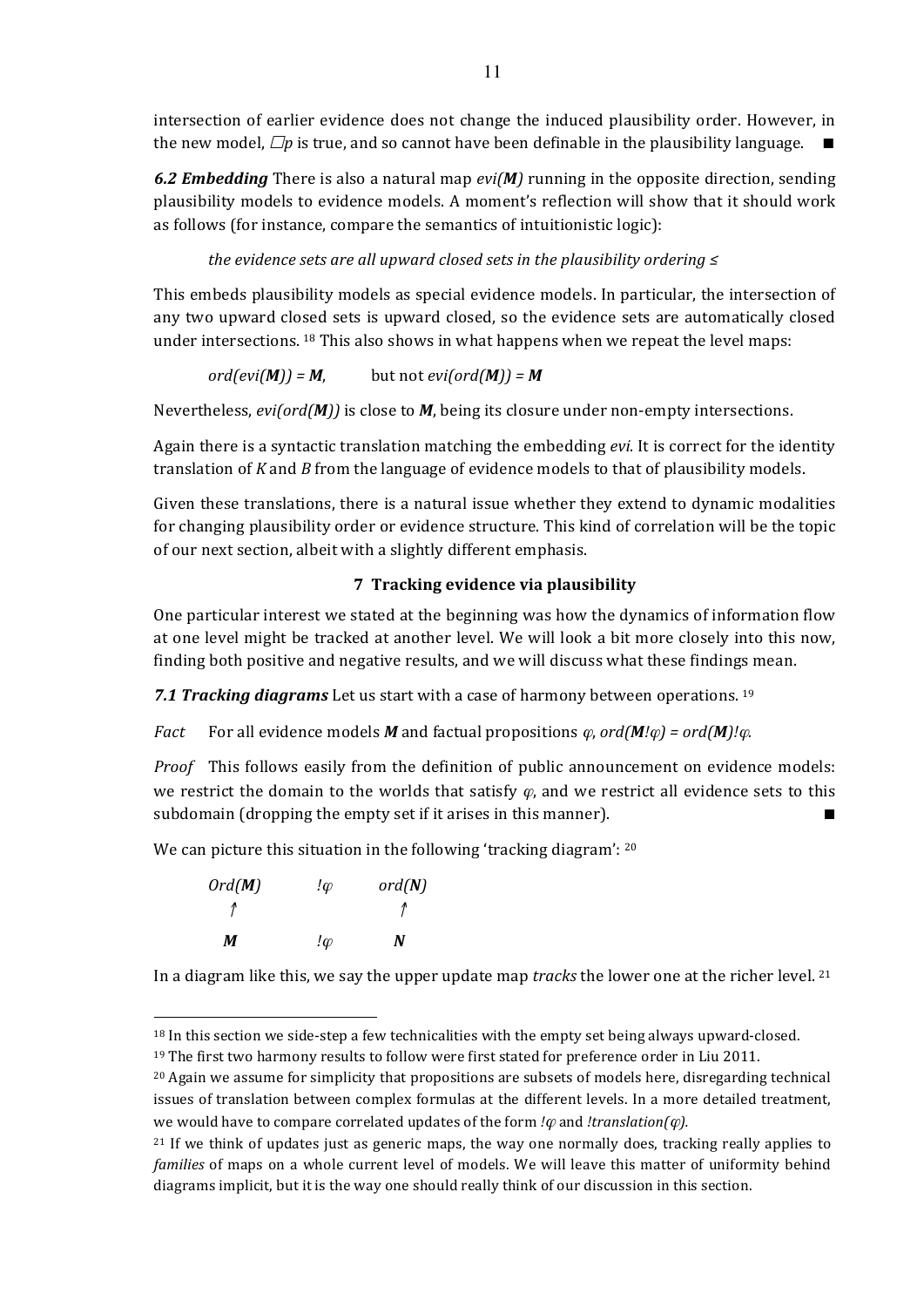One might think that this harmony holds here only because public announcement works in much the same way at both levels. But here is a less straightforward example. Evidence addition is tracked by our earlier operation of 'suggestion' on plausibility models.

*Fact* For all evidence models *M* and factual propositions  $\varphi$ ,  $\sigma d(M+\varphi) = \sigma d(M) \# \varphi$ .

*Proof* The essential observation is that, given our definition of the induced order, adding the denotation of  $\varphi$  as an evidence set, the order changes precisely as described in the operation  $\#\varphi$ . Points where  $\varphi$  holds now satisfy evidence that is not shared by any  $\neg \varphi$ –point.

To add one more example, sometimes there is harmony, but to see it, we need operations that are new in the literature. For instance, we will now define an evidence counterpart tracked by our earlier plausibility transformation of radical upgrade  $\hat{\psi}$ , again with  $\varphi$  viewed as a subset:

Define the following map  $up(\varphi, M)$  on evidence models M with a subset  $\varphi$ :

- (i) if  $E \in \mathcal{E}$  has  $E \varphi$  non-empty, then replace it by  $E \cup \varphi$ ,
- (ii) if  $E \in \mathcal{E}$  has  $E \cap \varphi$  non-empty, then add  $E \cap \varphi$ .

*Fact* For all evidence models *M* and factual propositions  $\varphi$ , ord(up( $\varphi$ , **M**)) = ord(**M**)  $\Uparrow \varphi$ *.* 

*Proof* There are four cases for two points *x, y*: they can satisfy (a)  $\varphi \varphi$ , (b)  $\varphi \cdot \varphi$ , (c)  $\cdot \varphi \varphi$ , or (d)  $-\varphi$  *-* $\varphi$ . In case (a), if  $x \leq y$  initially, then all new evidence satisfied by x holds for *y*, as the modifications do not affect what happened inside the  $\varphi$ –area. If not  $x \leq y$  initially, then new evidence of type  $(i)$  no longer distinguishes, but new evidence of type  $(ii)$  will. In case  $(b)$ , the new evidence of type (ii) rules out more plausible  $\neg \varphi$ –worlds. In case (c), all new evidence true for  $\neg \varphi$ –worlds also holds for all  $\varphi$ –worlds. Finally, in case (d), the order stays the same for  $\neg \varphi$ -worlds: only new evidence (i) is relevant which has not changed within this zone.

In the background of these three tracking diagrams lie a number of general observations.

*Fact* For every map *f* between plausibility models, there exists a map *g* between evidence models that is tracked by *f*. One can define *g* on *M* as follows:  $evifford(M)$ .

The choice of *g* is not unique, any value  $g(M)$  that induces the same plausibility order will do. If we want uniqueness, we need to sharpen up the definition of our levels and mappings between them. The general background to this and other observations lies in category theory, but we leave these mathematical issues of uniform presentation for another occasion.

There is a general construction behind the preceding argument, our observations are no coincidence. Consider operations on plausibility models defined in the 'flat program format' of van Benthem & Liu 2007, being unions of *?(¬)*<sup>ϕ</sup> *; ≤ ; ?(¬)*<sup>ϕ</sup> and *?(¬)*<sup>ϕ</sup> *; T ; ?(¬)*ϕ*.*

*Fact* There is an algorithm that takes any plausibility transformation in flat program format and returns an evidence transformation tracked by it.

The argument is by a brute-force enumeration that we omit in this version.

One reason why tracking is so appealing is that we can consider the lower-level update as giving a sort of 'best approximate content' for the information provided by the upper-level update. For instance, think of the visible content of some hidden higher-order operation.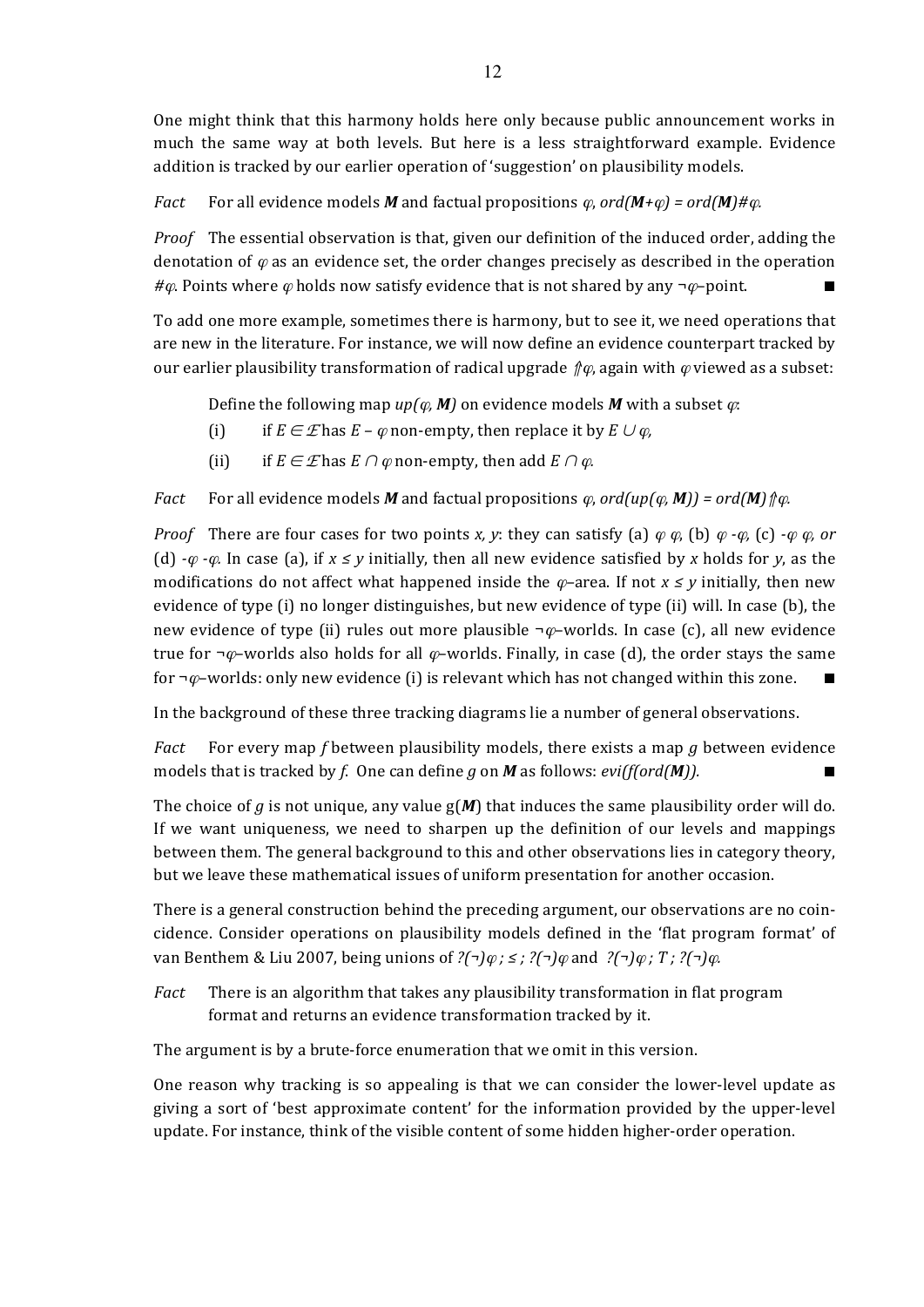Another perspective on tracking diagrams is in terms of *translation*. They allow us to extend the earlier translation from a static evidence language for agent attitudes to the matching plausibility language with dynamic modalities for definable update operations. However, this technical perspective is not our main concern here, and we continue with tracking per se.

**7.2 Non-trackable operations** But the more interesting question runs in the opposite direction from that of the above algorithm. Given a map  $g$  between two evidence models, is it *'trackable'*, in the sense that there exists a map *f* that tracks their plausibility projections? It is not obvious that this always needs to be the case, so let us first give a criterion.

*Fact* A map g is trackable iff it has the following property: on evidence models with the same *ord* projection, it delivers values with the same *ord* projections.

*Proof* First consider necessity. If *g* is tracked by some map *f*, then,  $\sigma d(q(\mathbf{M})) = f(\sigma d(\mathbf{M}))$ . Now let  $ord(N) = ord(M)$ . Then  $ord(g(N)) = f(ord(N)) = f(ord(M)) = ord(g(M))$ . Conversely, if the stated invariance holds, it is easy to see that it is well-defined to let a tracking function  $f(M)$  on plausibility models be the model  $ord(g(evi(M))$ .

Using this we show that some natural operations on evidence models are not trackable.

*Fact* The deletion operator  $-\varphi$  as defined earlier is not trackable.

*Proof* Let the domain of *M* be  $\{1, 2, 3, 4\}$ , with evidence sets  $\{1, 2\}$ ,  $\{2, 3\}$ ,  $\{3, 4\}$ ,  $\{4, 1\}$ , and  $\varphi$ holding only at 1, 2. The induced plausibility model  $ord(M)$  consists of four incomparable points. The operation  $-\varphi$  turns *M* into an evidence model with only the evidence sets {2, 3},  $\{3, 4\}$ ,  $\{4, 1\}$ . In its induced plausibility model  $\text{ord}(M-\varphi)$ , the points 2, 4 remain incomparable, but now 1 ≤ 4 and 2 ≤ 3. Now let the evidence model  $M^+$  have the same domain and valuation as  $M$ , but with additional evidence sets  $\{1, 3\}$ ,  $\{2, 4\}$ . This induces the same plausibility model as *M*. However, when we apply  $-\varphi$  to *M*<sup>*+*</sup>, deleting {1, 2}, due to the additional evidence sets remaining, the induced plausibility model  $ord(M<sup>+</sup>)$  still consists of four incomparable points. This refutes trackability by the above criterion.

Here is another example. Consider the above evidence operation that was tracked by radical upgrade. Now consider only one half, namely the following map:

*shift(* $\varphi$ *, M)* sends  $E \in \mathcal{E}$  with  $E - \varphi$  non-empty to  $E \cup \varphi$ 

*Fact shift(* $\varphi$ *, M)* is not trackable.

*Proof* Let *M* consist of  $\{1, 2, 3\}$ , with evidence sets  $\{1, 2\}$ ,  $\{2\}$ ,  $\{1, 3\}$ , and  $\varphi$  only true at 1, 2. The plausibility model *ord(M)* has 1, 2 incomparable, while  $3 \le 1$ . The map *shift(* $\varphi$ *,* –) turns *M* into an model with evidence sets  $\{1, 2\}$ ,  $\{2\}$ ,  $\{1, 2, 3\}$ . Its induced plausibility model has  $1 \le 2$ ,  $3 \leq 1, 3 \leq 2$ . Let *M*<sup>+</sup> have the same domain and valuation, but with one more evidence set {1}. This induces the same plausibility model as *M*. However, applying  $-\varphi$  to *M+* yields evidence sets  $\{1, 2\}, \{1\}, \{2\}, \{1, 2, 3\},$  and the induced plausibility model has 1 and 2 incomparable.

The preceding results suggest that deletion of evidence is a delicate operation lacking an obvious plausibility counterpart, since we have lost the specific sets generating the ordering.

Still things depend on how we do it exactly. Here is one more option, showing the richness of natural operations on evidence that come to light in the realm of evidence models.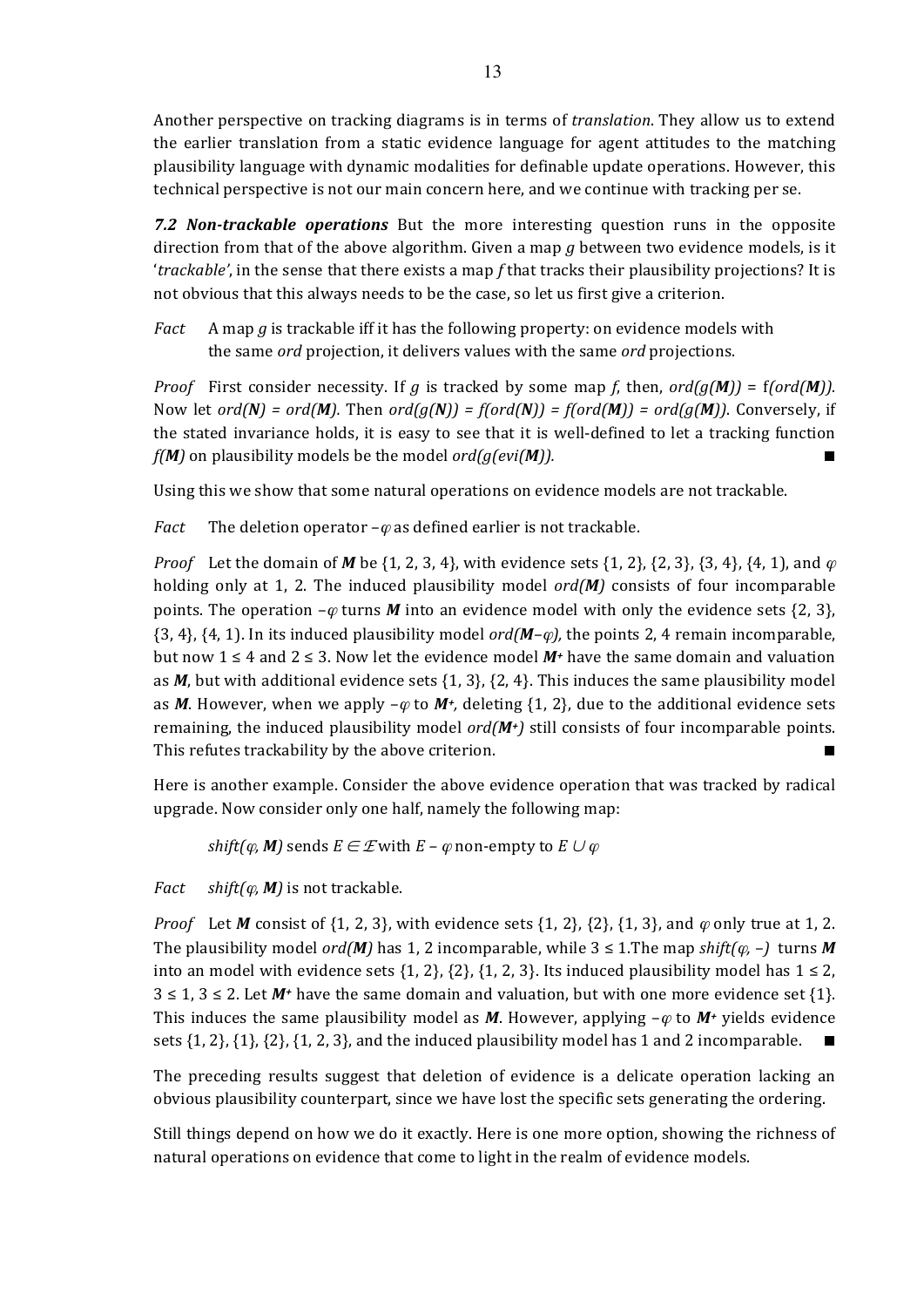*Excursion* One more case of deletion

Let's not delete evidence  $E$  implying the proposition  $\varphi$ , but do something weaker:

 $\sim$ *ϕ* 'defuses' such evidence *E* by replacing it with *E*  $\cup \neg \varphi$ .

This time, the effect can be described in terms of plausibility order. If a point *x* does not satisfy  $\varphi$ , then its evidence is not affected by while seeing a more plausible world with  $\neg \varphi$ , then it satisfies no pure  $\varphi$ -evidence, and nothing changes for it. <sup>22</sup>

One can see non-trackability as a problem, but in our view the opposite is the case. It shows that the richer world of evidence models suggests natural operations that are sui generis.

**7.3 Internal operations** Next, trackability is not the same as having externally measurable effects. Consider the earlier 'internal' operations on evidence models that did not change the induced plausibility model. Our prime example was intersection of evidence sets.

*Fact* Evidence combination is tracked by the identity map on plausibility models.

This may be considered a disappointment, but we can also view trackability by the identity map as a defining feature of what we mean by internal operations.

What this still leaves is the issue of what internal operations are good for. We can view them partly as inferences (the combination rule is a sort of conjunction inference), and in that sense, their value may become apparent only at yet higher syntactic levels of representing information (van Benthem & Martinez 2008, van Benthem & Velazquez Quesada 2010).

But we can also think of internal operations as ways of rearranging the current evidence without disturbing the plausibility order. For instance, in finite models, we can prune a given evidence family to smallest families inducing the same order. Or, we can choose new evidence sets by combination that induce the same order in simpler or more perspicuous ways.

# **8 Logical aspects I: Languages and invariance relations**

In the paper so far, the term 'levels' has been used quite loosely. But really, a level of structure does not just arise by specifying a similarity type of models, but also by giving transformations or invariance relations between what are one takes to be 'the same' structures (van Benthem 1996, 2011). This standard methodology of mathematics also applies to logic, and it has several consequences for any systematic theory incorporating our earlier observations.

**8.1 Invariance relations** Consider invariances for evidence models. Van Benthem & Pacuit 2011 consider a standard brand of *neighborhood bisimulations*, close to topo-bisimulations (van Benthem & Bezhanishvili 2007). But they also point out that richer languages of evidence models need more discriminating structural bisimulations. One recent example of the latter are the two-way bisimulations of van Benthem, Bezhanishvili & Yu 2015, which have a strengthened symmetric clause where the cross-model relation has to be total between the two neighborhoods compared in the back-and-forth step.

<sup>&</sup>lt;sup>22</sup> Another test on the naturalness of the deletion operator  $\sim\varphi$  Is that its dynamic logic can be axiomatized by recursion laws for evidence and belief in the style of van Benthem & Pacuit 2011. Here is one example:  $\lceil \sim \varphi \rceil \Box \psi \leftrightarrow \Box^* \psi$ , where  $\Box^* \psi$  says there is evidence for  $\psi$  that is consistent with  $\alpha$ .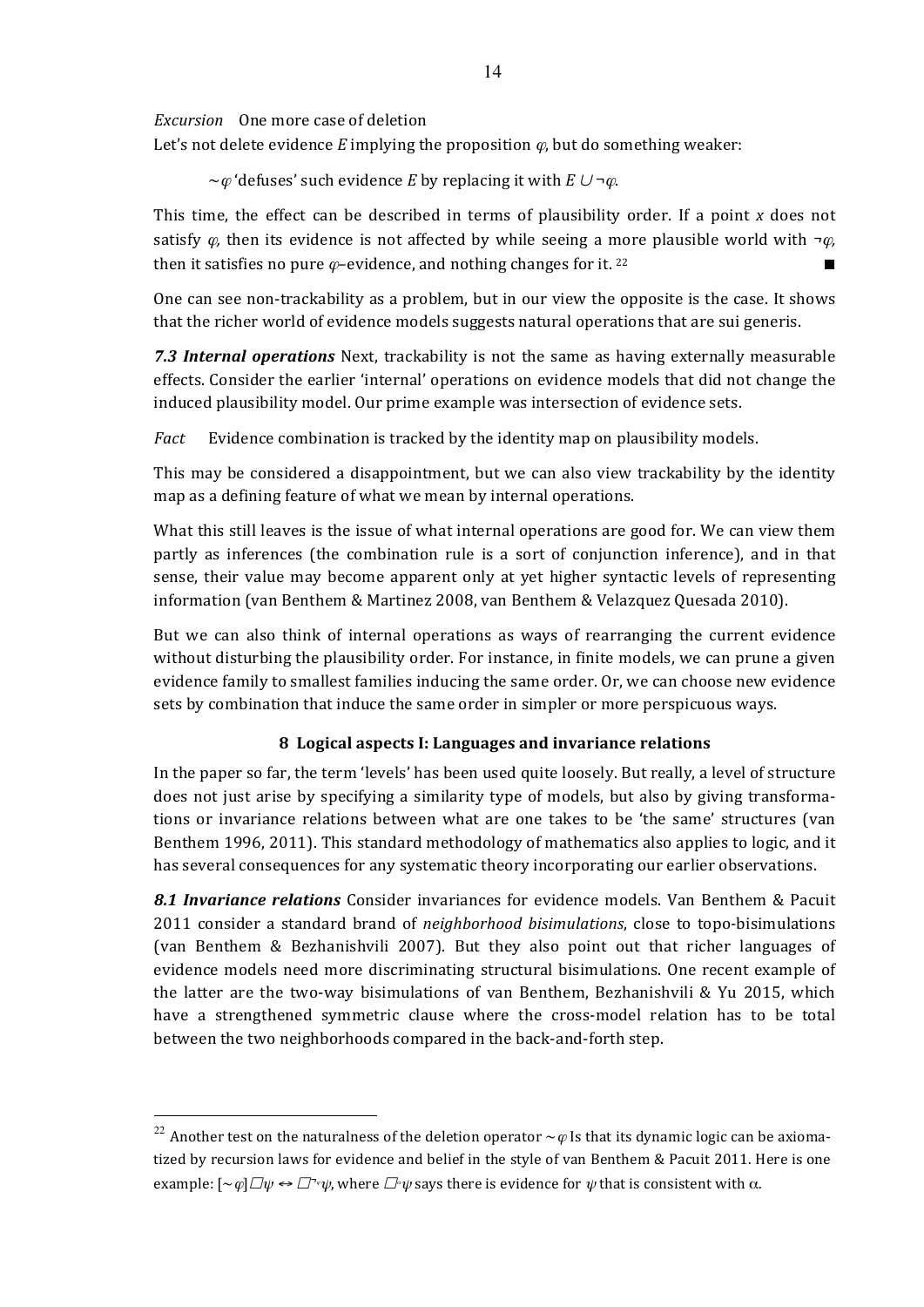The same variety in defining notions of bisimulation can be found with plausibility models (see van Benthem 2011, Andersen et al. 2013 for some examples), depending on how much structure one wants to preserve at this level of doxastic representation.

**8.2 Languages** Next, it is well-known that there is another side to this same coin. Invariance relations suggest introducing *languages* that can define the properties appropriate to given invariance level. The model theory of modal logic or first-order logic provides key instances of this harmony (cf. van Benthem 2001, van Benthem & Bonnay 2008 for general discussion).

Thus, there is also an issue of which languages we have in mind when discussing evidence models or plausibility models. In the latter realm, candidates considered included modalities for absolute and conditional belief, but also for safe belief, and so on. On evidence models, we had the basic evidence modality  $\square \varphi$ , but also others suggested by the dynamics. One recent stronger candidate is the 'instantial modality'

 $\iint (\varphi_1, \ldots, \varphi_n; \psi)$ : there exists an evidence set all of whose points satisfy  $\psi$ , while that set also contains  $\varphi$ <sub>*i*</sub>–points for each *i* with 1≤*i≤n*.

**8.3 Invariance and dynamics** The choice of an invariance relation also has consequences for the dynamic update actions that are appropriate to the models for a given structure level. This issue has been studied extensively in the literature on process algebra (Bergstra, Ponse & Smolka, eds., 2001), dynamic-epistemic logic (van Benthem 2011), or logics of games (van Benthem 2014). Generally speaking, model transformations need to respect a given structural invariance as follows: invariant input models lead to invariant output models.<sup>23</sup>

In a general treatment of our notion of tracking, all these issues will have to find their place.  $24$ 

# *Remark* **Category theory**

Our discussion in this and the following section is extremely sketchy and programmatic. A full logical treatment of the landscape of information levels should probably involve a categorytheoretic framework, perhaps of a sort already used for dynamic-epistemic logics (Baltag  $\&$ Moss 2002), for which we refer to the follow-up study Baltag, van Benthem & Cina 2015.

# **9 Logical aspects II: Looking across levels**

We conclude our logical discussion by highlighting two aspects of logics and languages that occur when we compare different levels of the sort we had so far.

**9.1 Tracking and translation** Tracking diagrams naturally complement earlier translations between static languages for models at different levels. For instance, what the earlier commuting diagrams said is that the given translation  $t$  from the language of plausibility models to that of evidence models can be extended with clauses such as the following:

 $[$ # $\varphi$  $\psi$  matches  $[+t(\varphi)]t(\psi)$ 

 $23$  We can make this requirement even stricter in terms of definability, cf. Hollenberg 1998.

 $24$  *Caveat*. One might think that by choosing the right invariance, one can also cross between levels. thereby undermining the whole intuitive picture of different levels that we started with. For instance, one could take 'inducing the same plausibility order' as a strong notion of behavioral equivalence between evidence models. See the formal representation results in van Benthem, Grossi & Liu 2014 for some concrete examples, in the spirit of Andréka, Ryan & Schobbens 2002. While such a rough simulation may indeed blur our level distinctions, we believe that our earlier intuitions will stand up.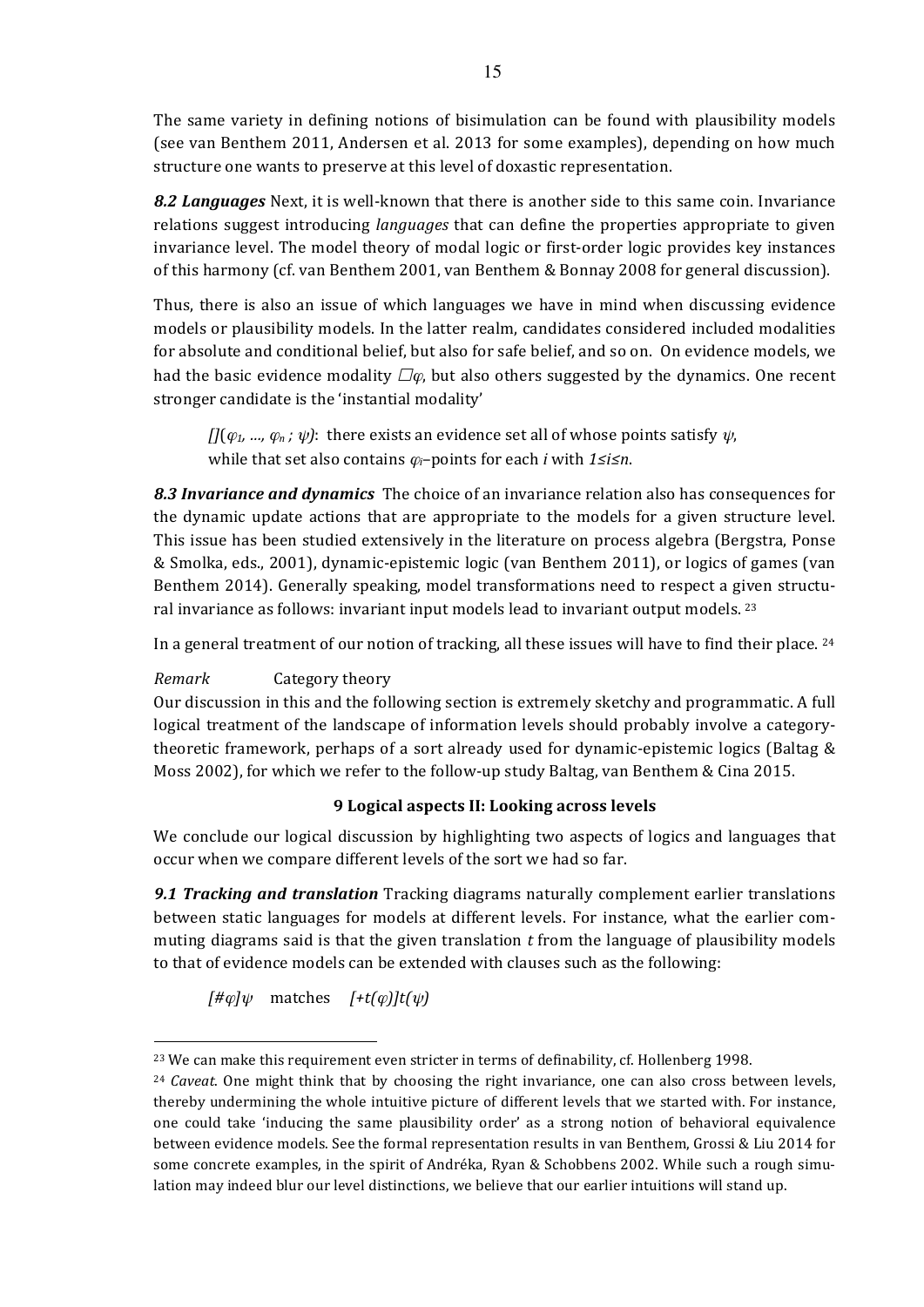The earlier issue of updates respecting notions of bisimulation then returns in the proof of the invariance of dynamic formulas for bisimulation. The upshot of such an analysis is this:

*Fact* The earlier translation results for static language of knowledge, belief and evidence extend to the dynamic languages for pairs of operators that track each other.

**9.2 Dynamic logic of translation, representation, and change** We can also go further than the preceding links. The perspective on information in this paper has two dimensions of dynamics. In a 'horizontal' direction, there are update actions along models of the same level.

However, there is also a natural 'vertical' dynamics in the story of information levels in this paper, namely, of moving back and forth between different levels of representing information. Perhaps a bit outrageously, this suggests a two-level dynamic logic combining update with level change.  $25$  Its language has the earlier syntax of dynamic logics of attitudes and updates at two levels (that is, we now have two languages in principle, one for each level), but we add explicit *notation for level-connecting operations*, both up and down. The laws of the logic for the new level-crossing modalities will reflect the recursive clauses of the above translations, just as the recursion laws of definable operations tend to do.

Further principles of the logic will reflect our earlier tracking diagrams. The result is a system that can be seen as formalizing some elementary meta-theory of what we have discussed so far, just as dynamic-epistemic logics formalize basic properties of model-changing operations.

As one more example of this way of thinking, here is an issue of *complexity*. The commutative diagrams with tracking are evidently what logicians like, and in a more general setting, what category theorists love.  $^{26}$  On the other hand, we also know from modal logic (Blackburn, de Rijke & Venema 2000) that complete logics of frames with commuting relations tend to be of high complexity, as their grid structure can encode complex geometrical tiling problems.

# **10 Further information levels**

A question that always come up when the preceding ideas are presented to audiences is the nature of the total representation system for information. There are several major directions to go from the above levels of epistemics, plausibility, or flat and ordered evidence.

**Ordered evidence** A good test on the issues raised so far is how evidence models fare with an obvious next level of structure with a binary ordering that can be stand for entrenchment, trust, or probabilistic weight. There is some concrete logical theory of such models: cf. Girard 2009 and Liu 2011, based on the 'priority graphs' of Andréka, Ryan & Schobbens 2002. One can define new modalities of knowledge and belief based on ordered evidence, depending on how we view the order intuitively. This then leads to an extended theory of representation results and translation between the enriched logics, as well as a richer dynamics on priority graphs, including tracking and non-tracking results extending our earlier analysis.

**Probability** One view is that our preceding levels represent relative plausibility as a form of qualitative probability, comparable to what was pursued by De Finetti and other pioneers. Finding precise connections here would involve a fresh look at logics for probability (Holliday & Icard 2013), while doing justice to the very different intuitions underlying plausibility

 $25$  For a static perspective on level shifts in representing time, see the dissertation Montanari 1996.

 $^{26}$  Tracking diagrams are not exactly categorial commuting diagrams, but we ignore this finesse.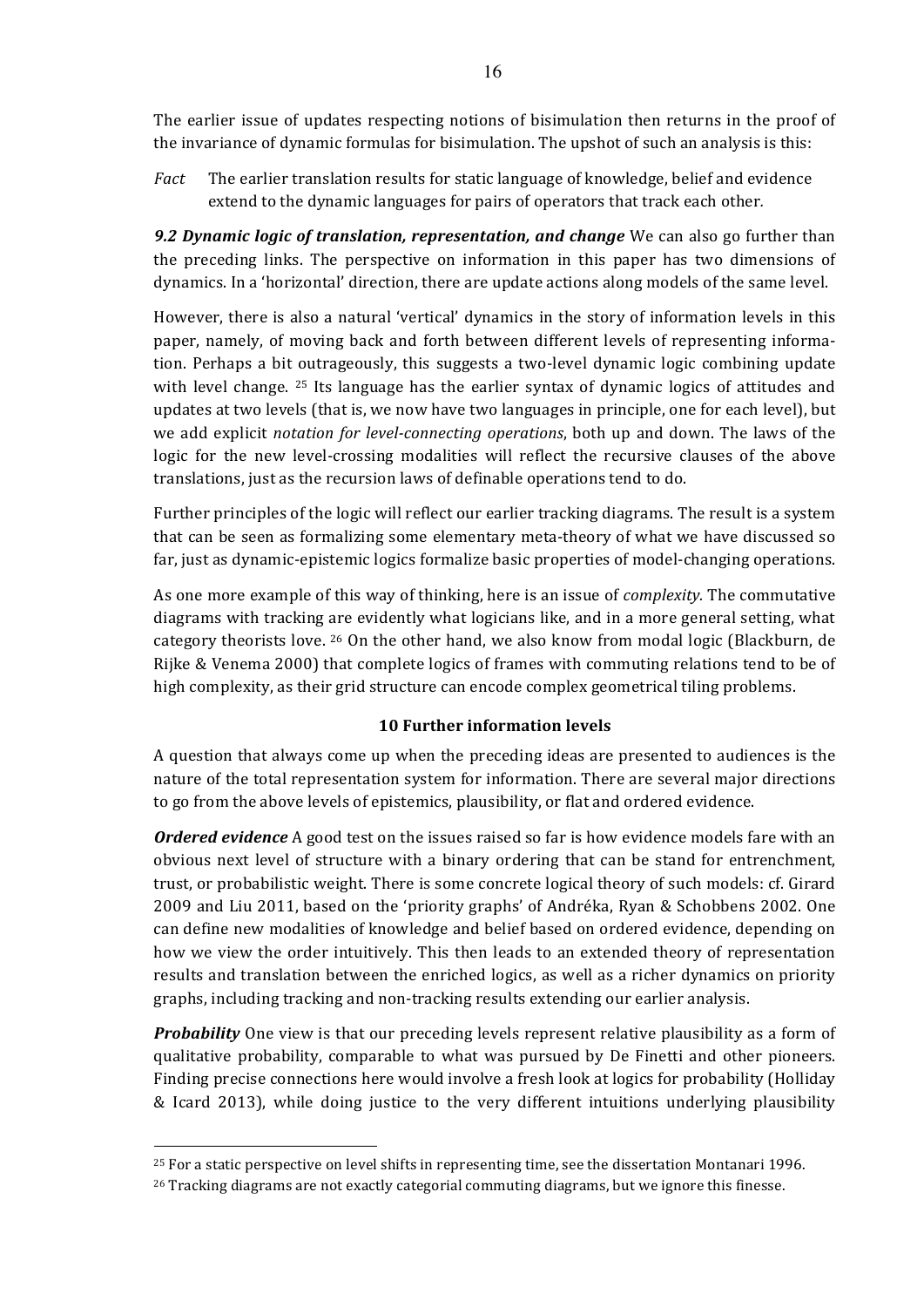models and probability models where many low scorers can team up to form a high-score area (van Benthem 2013). Also relevant in this setting is Kelly & Lin 2012 on the impossibility of tracking quantitative Bayesian update in qualitative plausibility terms.

*Syntax and proof* One can also strike out in a different direction, closer to Mike Dunn's work, and think of evidence sets as *reasons* put forward to ground beliefs, or even knowledge, as in reason-based epistemology. Then the earlier 'internal operations' become crucial, and their corresponding more fine-grained notions of information. In this case, the appropriate setting would seem to be real syntactic proof structure, where detailed formulation can be crucial to information flow consuming coded resources – as in science, where one well-chosen syntactic notation may be much more informative than a semantically equivalent one (van Benthem  $\&$ Martinez 2008). While there are some dynamic-epistemic logics at this level, the connection between syntactic and semantic approaches to information remains far from clear.

*Interpolating levels* Once we have the general picture, new questions of their own will arise. E.g., our semantic models and pure syntax seem very far apart. But then, the question is what natural intermediate levels of information structure exist in between the two. One such level is that of algebraic logic, where structures range from rather syntactic ones like free algebras to algebras directly associated with set-theoretic models. In particular, we believe that the representation theory of modal algebras in terms of possible-worlds models (Blackburn, de Rijke & Venema 2000, Andréka, van Benthem, Bezhanishvili & Németi 2014) may have a natural connection with the above uses of plausibility models and evidence models.

*Caveat* Finally, it goes without saying that we are not claiming that there is a linear hierarchy of information levels. There can well be a more graph-like family with many forks.

# **11 Further issues and directions**

**Expansion and compression** Many further actions make sense in our perspective of levels and zooming in on richer levels, or zooming out to coarser ones. At the evidence level (or that of reasons and proofs), these include giving reasons to others, say, when answering doubts.

But perhaps the major issue in the grand picture is the interplay of storing a lot of information about the past versus *compressing information*. The latter may be thought of as a necessity due to memory limitations, or intelligent resource constraints in solving tasks. It can also be viewed as *forgetting*, perhaps a human defect, but also a basic feature of civilization.

*Cognitive agency* The issue of forgetting leads to the issue of cognitive realism for our picture. We can think of all our information levels as mathematical structures with eternal connections, waiting to be used by human agents, but equally perfect if no one ever comes to visit in the course of history. But it is equally tempting to think of it as a world where human cognition takes place, and in that case, many of the above topics might be considered from the viewpoint of agents solving informational tasks. This involves at least two further features:

(a) the computational nature of the agent (that might be modeled in an automata hierarchy), (b) the nature of the specific issues or tasks that trigger level change.

We may be making local excursions in our landscape of information levels to answer specific questions, rather than engaging in dramatic voyages.  $27$ 

 $\overline{a}$  $27$  The point about issues was made by Fenrong Liu, p.c. A concrete technical illustration is the use of *filtration* in modal logic where models get coarsened using just a small finite set of 'relevant formulas'.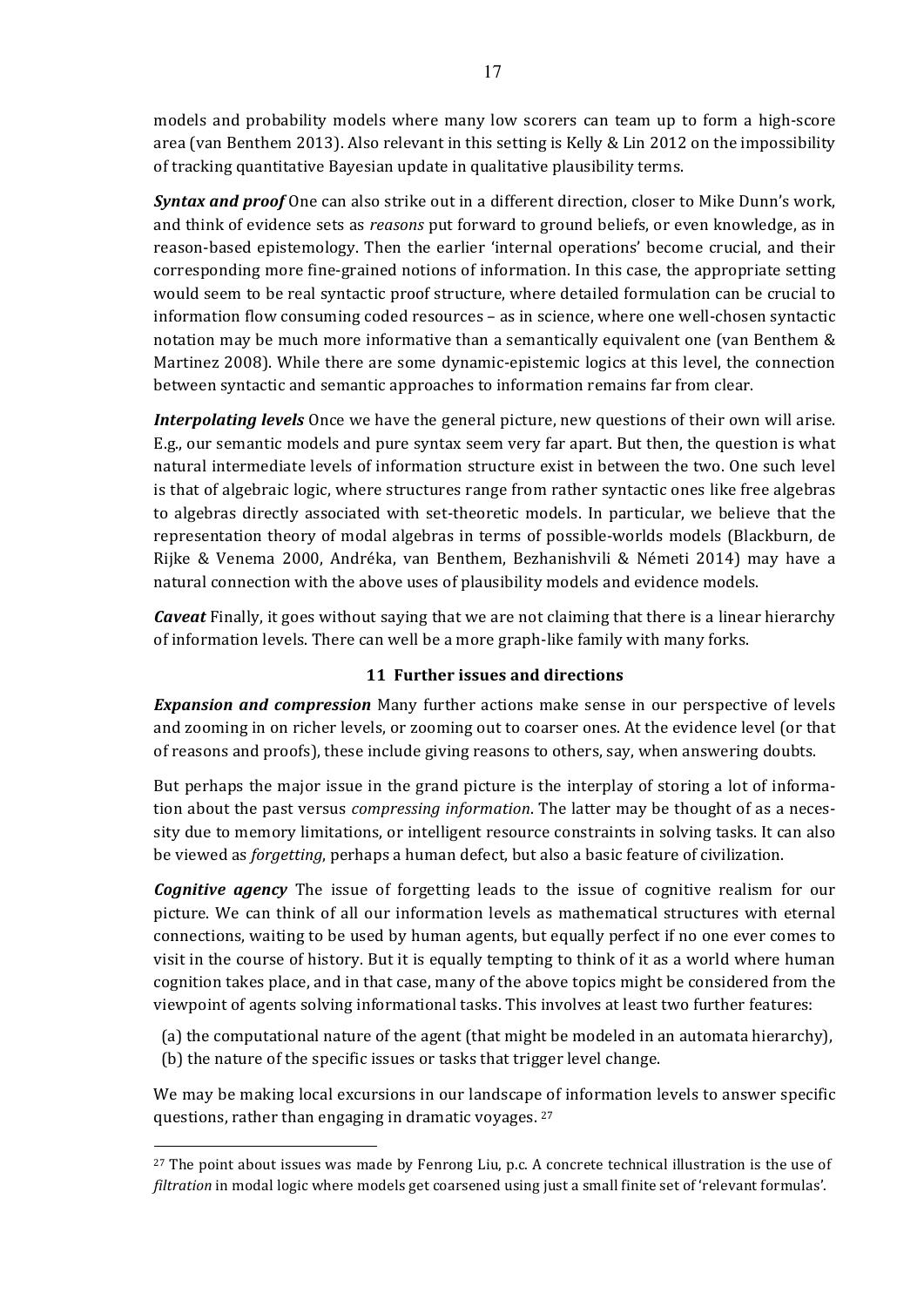**The temporal long-term** The dynamics in this paper consisted of local steps, whether horizontal as update at one level of information, or as a vertical step toward a richer or poorer level. But informational inquiry also involves global patterns over time, witness the protocols that regulate learning (Hoshi 2009, van Benthem 2011, Kelly 1996, Gierasimczuk 2010). Our style of analysis is not in conflict with this long view: but we just did not develop it here.

*Mathematical frameworks* What would be a best framework for placing the considerations and observations of this paper? One option are Chu spaces for abstract information, whose category-theoretic treatment can be found in Barwise & Seligman 1995. However, as said earlier, we feel it is probably better to step back and explore a category-theoretic framework for all of this, for which a first attempt may be found in Baltag, van Benthem & Cina 2015.

#### 12 Conclusion

We have argued that information is a multi-faceted notion that is best studied at a variety of levels, each supporting their own intuitions of invariance and best language for bringing out structure. In doing so, we found many new notions and distinctions, such as the contrast between internal operations that merely rearrange or elucidate and update operations that are visible, and trackable at other levels. We have also emphasized the further dimension of a 'dynamics of zoom', with both information expansion and information reduction.

In all this, we have shown how logical notions and methods apply, making our approach a conscious extension of the logical approach to information that Mike Dunn has advocated for so long.  $^{28}$  But we are also acutely aware that our current presentation is not the end stage, since we need more general mathematical perspectives to do justice to our landscape.

#### **13 References**

- P. Adriaans & J. van Benthem, eds., 2008, *Handbook of the Philosophy of Information*, Elsevier Science, Amsterdam.
- M. Andersen, Th. Bolander, H. van Ditmarsch, M. Jensen, 2013, 'Bisimulation for Single-Agent Plausibility Models', in Proceedings Advances in Artificial Intelligence: 26<sup>th</sup> Australasian Joint Conference, Springer Lecture Notes in Computer Science 827, 277–288.
- H. Andréka, J. van Benthem, N. Bezhanishvili & I. Németi, 2014, 'Changing a Semantics: Opportunism or Courage?, in M. Manzano et al., eds., The Life and Work of Leon *Henkin*, Birkhaüser Verlag, Heidelberg, 307-337.
- H. Andréka, M. Ryan, & P-Y Schobbens, 2002, 'Operators and Laws for Combining Preference Relations', *Journal of Logic and Computation* 12, 13-53.
- A. Baltag, J. van Benthem & G. Cina, 2015, 'Category-theoretic Perspectives on Information Structure, Invariance, Logic, and Translation', ILLC, University of Amsterdam.
- A. Baltag, N. Gierasimczuk & S. Smets, 2011, 'Belief Revision as a Truth Tracking Process', in K. Apt, ed., *Proceedings of TARK 2011 Groningen*, 187-191.
- A. Baltag & L. Moss, 2004, 'Logics for Epistemic Programs', *Synthese: Knowledge, Rationality, and Action* 2, 165–224.

<sup>&</sup>lt;sup>28</sup> Indeed, Wes Holliday, p.c., has pointed out how Mike Dunn's early logical work on information content and relevant logic may provide one more very natural richer level in our hierarchy, connecting models for epistemic-doxastic dynamics with those from the situation-semantic tradition.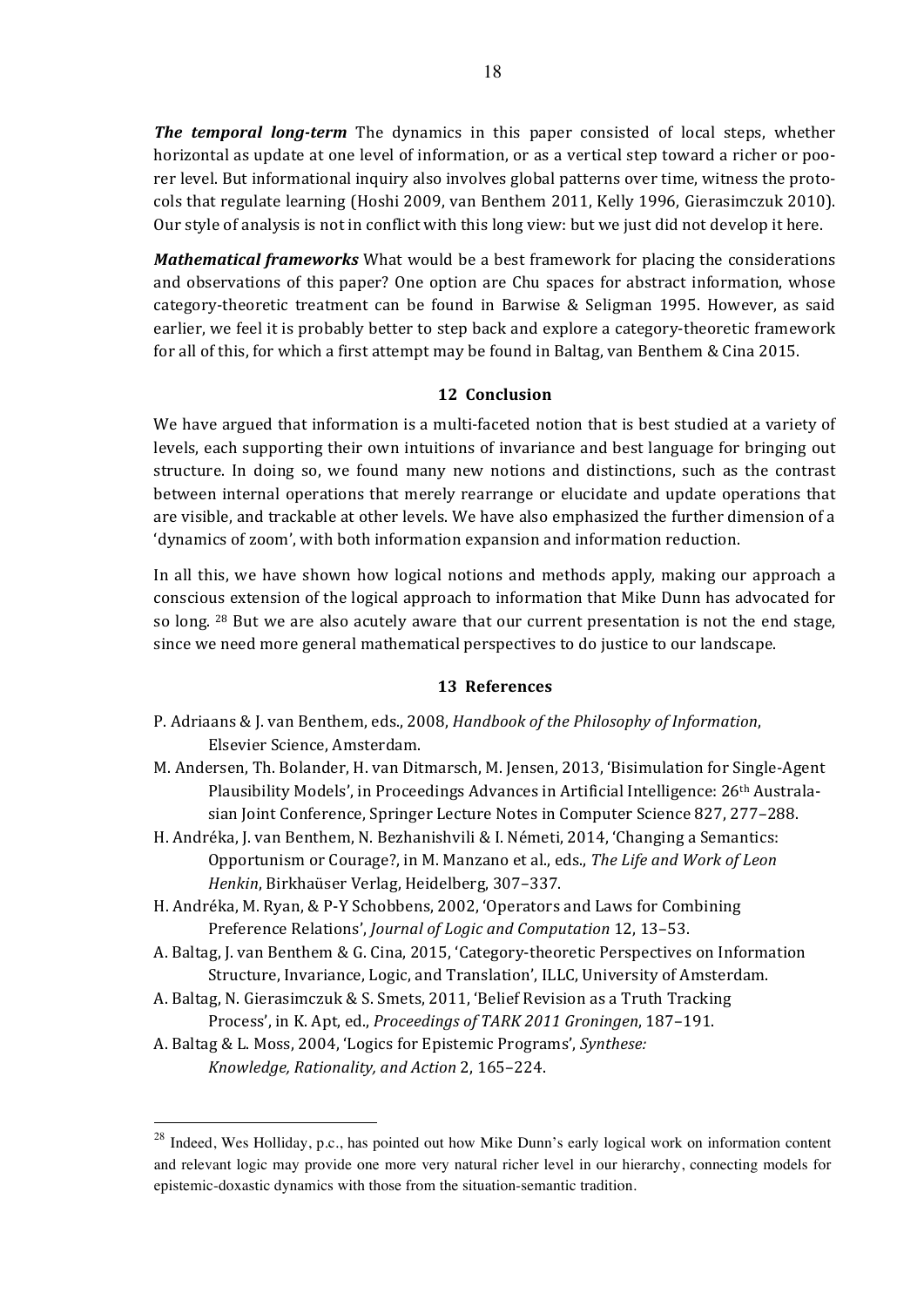- A. Baltag & S. Smets, 2006, 'Dynamic Belief Revision over Multi-Agent Plausibility Models', in G. Bonanno, W. van der Hoek, M. Wooldridge, eds., Proceedings LOFT'06, Department of Computing, University of Liverpool, 11-24.
- J. Barwise & J. Seligman, 1995, *Information Flow, Logic and Distributed Systems*, Cambridge University Press, Cambridge UK.
- J. van Benthem, 1996, *Exploring Logical Dynamics*, CSLI Publications, Stanford.
- J. van Benthem, 2000, 'Information Transfer Across Chu Spaces', *Logic Journal of the IGPL* 8:6, 719–731.
- J. van Benthem, 2002, 'Invariance and Definability: Two faces of logical constants', in W. Sieg, R. Sommer & C. Talcott, eds., *Reflections on the Foundations of Mathematics. Essays in Honor of Sol Feferman, ASL Lecture Notes in Logic 15, 426-446.*
- J. van Benthem, 2011, *Logical Dynamics of Information and Interaction*, Cambridge University Press, Cambridge UK.
- J. van Benthem, 2013, 'A Problem Concerning Qualitative Probabilistic Update', Research Report, ILLC, University of Amsterdam.
- J. van Benthem, 2014, *Logic in Games*, The MIT Press, Cambridge MA.
- J. van Benthem, 2015, 'Talking About Knowledge', in C. Baskent, L. Moss & E. Pacuit, eds., *Rohit Parikh Volume*, Outstanding Contributions to Logic, Springer Science, Dordrecht.
- J. van Benthem & G. Bezhanishvili, 2007, 'Modal Logics of Space', in M. Aiello, I. Pratt-Hartmann & J. van Benthem, eds., *Handbook of Spatial Logics*, Springer, Dordrecht, 217–298.
- J. van Benthem, N. Bezhanishvili & J. Yu, 2015, 'Instantial Neighborhood Logic', working paper, ILLC, University of Amsterdam & Joint Research Center in Logic, Tsinghua University.
- J. van Benthem & D. Bonnay, 2008, 'Modal Logic and Invariance', *Journal of Applied Non-Classical Logics*, 18:2–3, 153–173.
- J. van Benthem, D. Fernandez & E. Pacuit, 2012, 'Evidence Logic: A New Look at Neighborhood Structures', in Th. Bolander et al., eds., *Advances in Modal Logic, Copenhagen* 2012, College Publications, London, 97-118.
- J. van Benthem, D. Grossi & F. Liu, 2014, 'Priority Structures in Deontic Logic', *Theoria* 80:2, 116–152.
- J. van Benthem & M. Martinez, 2008, 'The Stories of Logic and Information', in P. Adriaans & J. van Benthem, eds., 217-280.
- J. van Benthem & E. Pacuit, 2011, 'Dynamic Logic of Evidence-Based Beliefs', *Studia Logica* 99:1, 61–92,
- J. van Benthem & S. Smets, 2015, 'Dynamic Logics of Belief Change', in H. van Ditmarsch, J. Halpern, W. van der Hoek & B. Kooi, eds., *Handbook of Logics for Knowledge and Belief*, College Publications, London.
- J. van Benthem & F. Velazquez Quesada, 2010, 'The Dynamics of Awareness', *Synthese* 177:1, 5–27.
- J. Bergstra, A. Ponse & S. Smolka, eds., 2001, *Handbook of Process Algebra*, Elsevier Science, Amsterdam.
- P. Blackburn, M. de Rijke & Y. Venema, 2000, *Modal Logic*, Cambridge University Press, Cambridge UK.
- H. van Ditmarsch, W. van der Hoek & B. Kooi, 2007, *Dynamic Epistemic Logic*, Cambridge University Press, Cambridge UK.